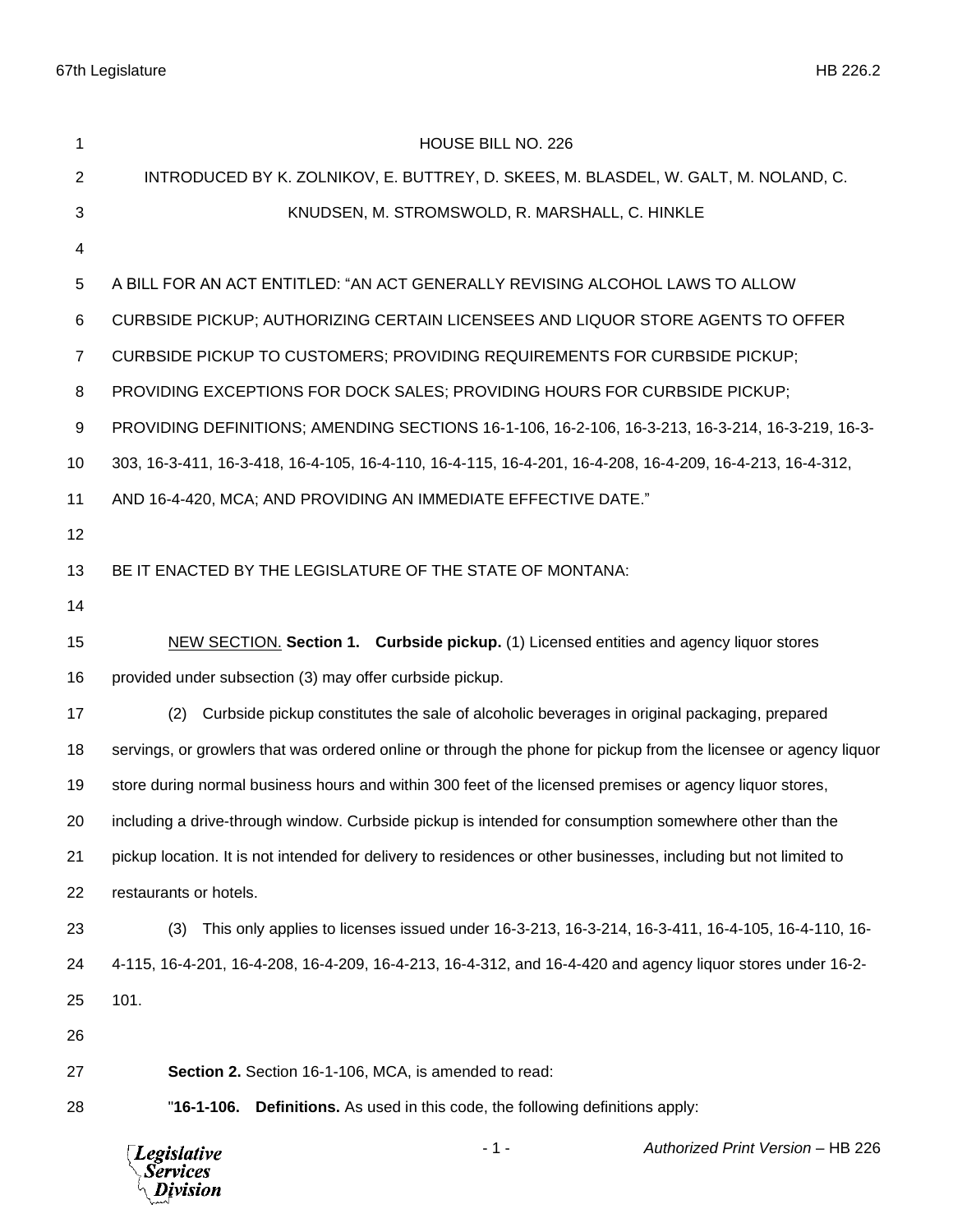| 1                       | "Agency franchise agreement" means an agreement between the department and a person<br>(1)                            |
|-------------------------|-----------------------------------------------------------------------------------------------------------------------|
| $\overline{\mathbf{c}}$ | appointed to sell liquor and table wine as a commission merchant rather than as an employee.                          |
| 3                       | "Agency liquor store" means a store operated under an agency franchise agreement in<br>(2)                            |
| 4                       | accordance with this code for the purpose of selling liquor at either the posted or the retail price for off-premises |
| 5                       | consumption.                                                                                                          |
| 6                       | "Alcohol" means ethyl alcohol, also called ethanol, or the hydrated oxide of ethyl.<br>(3)                            |
| 7                       | (4)<br>"Alcoholic beverage" means a compound produced and sold for human consumption as a drink                       |
| 8                       | that contains more than 0.5% of alcohol by volume.                                                                    |
| 9                       | (a) "Beer" means:<br>(5)                                                                                              |
| 10                      | a malt beverage containing not more than 8.75% of alcohol by volume; or<br>(i)                                        |
| 11                      | (ii) an alcoholic beverage containing not more than 14% alcohol by volume:                                            |
| 12                      | that is made by the alcoholic fermentation of an infusion or decoction, or a combination of both, in<br>(A)           |
| 13                      | potable brewing water, of malted cereal grain; and                                                                    |
| 14                      | in which the sugars used for fermentation of the alcoholic beverage are at least 75% derived from<br>(B)              |
| 15                      | malted cereal grain measured as a percentage of the total dry weight of the fermentable ingredients.                  |
| 16                      | The term does not include a caffeinated or stimulant-enhanced malt beverage.<br>(b)                                   |
| 17                      | "Beer importer" means a person other than a brewer who imports malt beverages.<br>(6)                                 |
| 18                      | "Brewer" means a person who produces malt beverages.<br>(7)                                                           |
| 19                      | (8)<br>"Caffeinated or stimulant-enhanced malt beverage" means:                                                       |
| 20                      | (a)<br>a beverage:                                                                                                    |
| 21                      | that is fermented in a manner similar to beer and from which some or all of the fermented alcohol<br>(i)              |
| 22                      | has been removed and replaced with distilled ethyl alcohol;                                                           |
| 23                      | (ii) that contains at least 0.5% of alcohol by volume;                                                                |
| 24                      | (iii) that is treated by processing, filtration, or another method of manufacture that is not generally               |
| 25                      | recognized as a traditional process in the production of beer as described in 27 CFR 25.55; and                       |
| 26                      | (iv) to which is added caffeine or other stimulants, including but not limited to guarana, ginseng, and               |
| 27                      | taurine; or                                                                                                           |
| 28                      | a beverage:<br>(b)                                                                                                    |

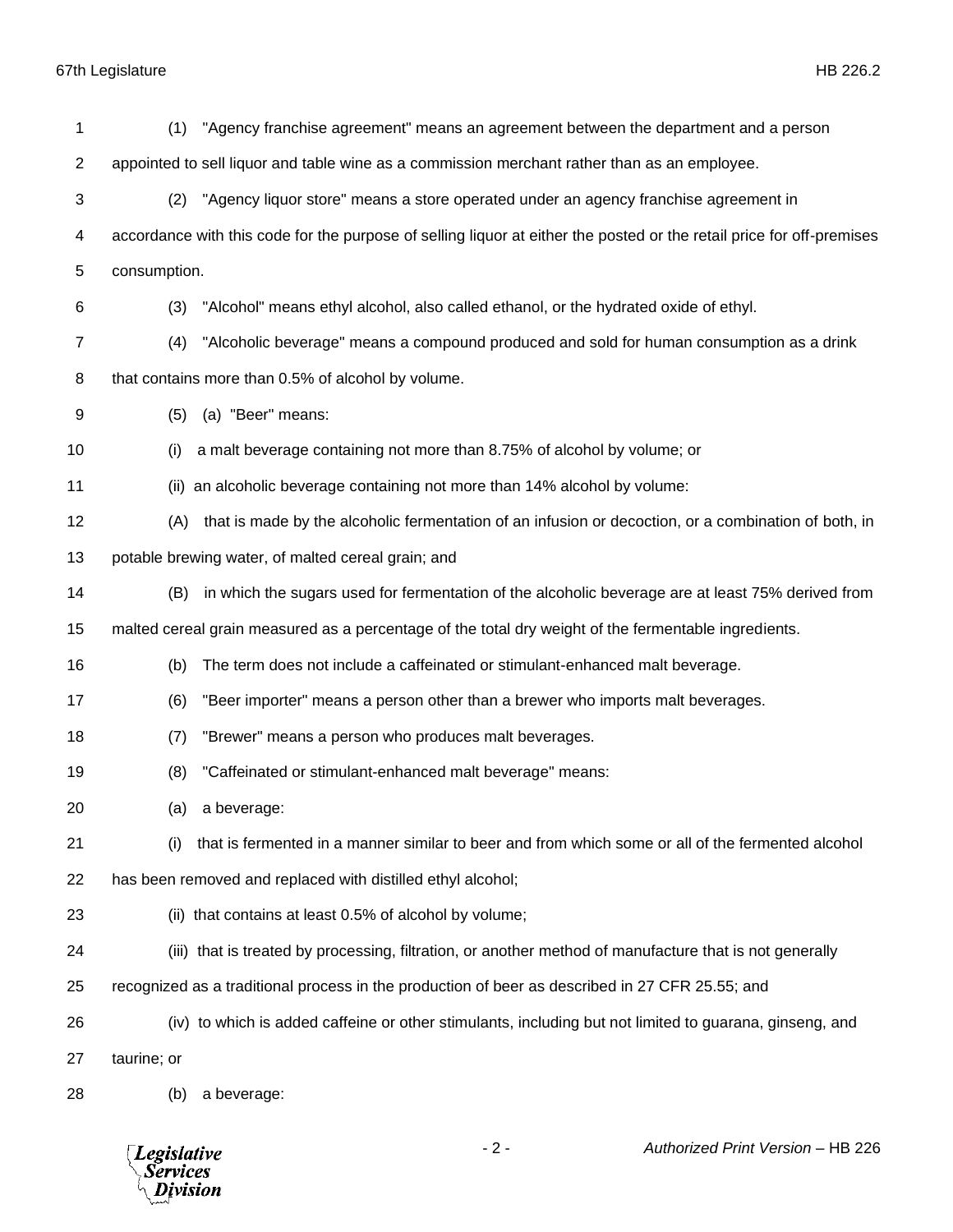| 1              | that contains at least 0.5% of alcohol by volume;<br>(i)                                                          |
|----------------|-------------------------------------------------------------------------------------------------------------------|
| 2              | (ii) that is treated by processing, filtration, or another method of manufacture that is not generally            |
| 3              | recognized as a traditional process in the production of beer as described in 27 CFR 25.55;                       |
| 4              | (iii) to which is added a flavor or other ingredient containing alcohol, except for a hop extract;                |
| 5              | (iv) to which is added caffeine or other stimulants, including but not limited to guarana, ginseng, and           |
| 6              | taurine;                                                                                                          |
| $\overline{7}$ | for which the producer is required to file a formula for approval with the United States alcohol and<br>(v)       |
| 8              | tobacco tax and trade bureau pursuant to 27 CFR 25.55; and                                                        |
| 9              | (vi) that is not exempt pursuant to 27 CFR 25.55(f).                                                              |
| 10             | "Community" means:<br>(9)                                                                                         |
| 11             | in an incorporated city or town, the area within the incorporated city or town boundaries;<br>(a)                 |
| 12             | in an unincorporated city or area, the area identified by the federal bureau of the census as a<br>(b)            |
| 13             | community for census purposes; and                                                                                |
| 14             | in a consolidated local government, the area of the consolidated local government not otherwise<br>(c)            |
| 15             | incorporated.                                                                                                     |
| 16             | (10) "Concessionaire" means an entity that has a concession agreement with a licensed entity.                     |
| 17             | (11) "Curbside pickup" means the sale of alcoholic beverages that meets the requirements of [section              |
| 18             | $1$ .                                                                                                             |
| 19             | (44) (12) "Department" means the department of revenue, unless otherwise specified, and includes the              |
| 20             | department of justice with respect to receiving and processing, but not granting or denying, an application under |
| 21             | a contract entered into under 16-1-302.                                                                           |
| 22             | (12)(13) "Growler" means any refillable, resealable fillable, sealable container complying with federal           |
| 23             | law.                                                                                                              |
| 24             | (13)(14) "Hard cider" means an alcoholic beverage that is made from the alcoholic fermentation of the             |
| 25             | juices of apples or pears and that contains not less than 0.5% of alcohol by volume and not more than 6.9% of     |
| 26             | alcohol by volume, including but not limited to flavored, sparkling, or carbonated cider.                         |
| 27             | $(14)(15)$ "Immediate family" means a spouse, dependent children, or dependent parents.                           |
| 28             | (16) "Import" means to transfer beer or table wine from outside the state of Montana into the state               |

*Legislative*<br>Services<br>*Division*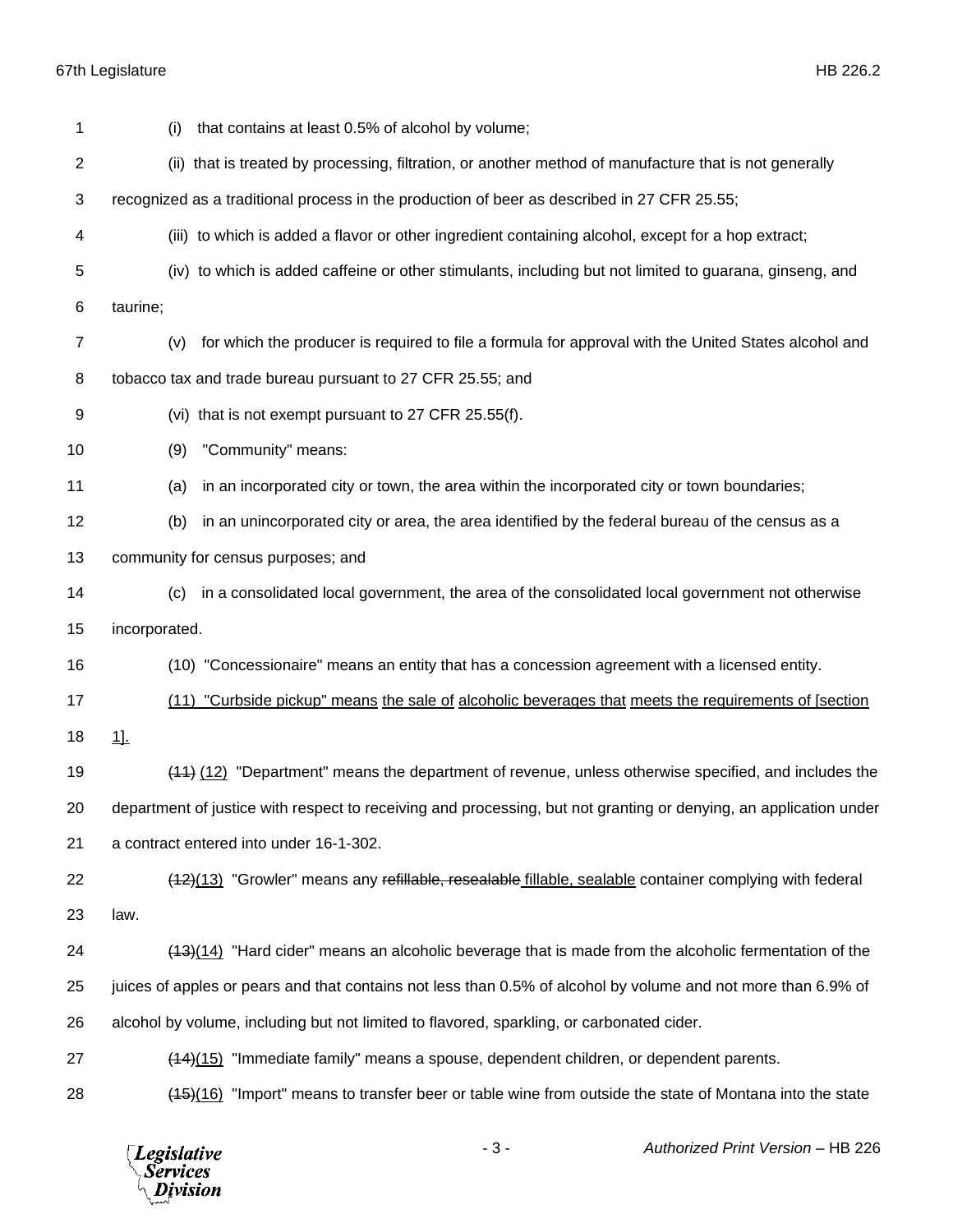of Montana.

 (16)(17) "Liquor" means an alcoholic beverage except beer and table wine. The term includes a caffeinated or stimulant-enhanced malt beverage.

 (17)(18) "Malt beverage" means an alcoholic beverage made by the fermentation of an infusion or decoction, or a combination of both, in potable brewing water, of malted barley with or without hops or their parts or their products and with or without other malted cereals and with or without the addition of unmalted or prepared cereals, other carbohydrates, or products prepared from carbohydrates and with or without other wholesome products suitable for human food consumption.

(19) (a) "Original package" means the sealed container in which a manufacturer packages its product

for retail sale.

(b) The term includes BUT IS NOT LIMITED TO:

(i) bottles;

(ii) cans; and

(iii) kegs.

(18)(20) "Package" means a container or receptacle used for holding an alcoholic beverage.

(19)(21) "Posted price" means the wholesale price of liquor for sale to persons who hold liquor licenses

as fixed and determined by the department and in addition an excise and license tax as provided in this code.

In the case of sacramental wine sold in agency liquor stores, the wholesale price may not exceed the sum of

the department's cost to acquire the sacramental wine, the department's current freight rate to agency liquor

stores, and a 20% markup.

(22) "Prepared serving" means a container of alcoholic beverages, filled at the time of sale and sealed

with a lid, for consumption at a place other than the licensee's premises.

(20)(23) "Proof gallon" means a U.S. gallon of liquor at 60 degrees on the Fahrenheit scale that

contains 50% of alcohol by volume.

25  $(24)(24)$  "Public place" means a place, building, or conveyance to which the public has or may be

26 permitted to have access and any place of public resort.

27 (22)(25) "Retail price" means the price established by an agent for the sale of liquor to persons who do not hold liquor licenses. The retail price may not be less than the department's posted price.

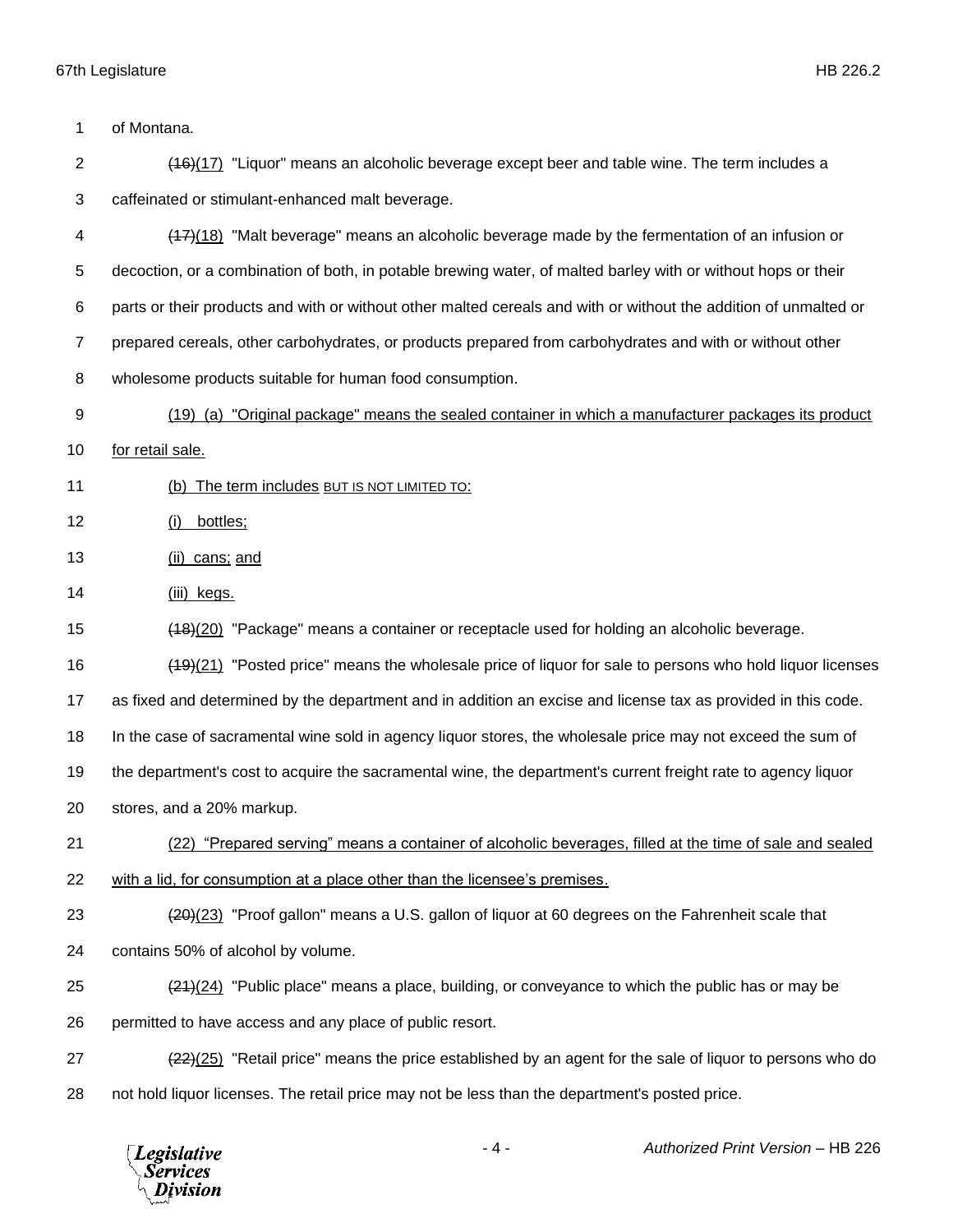(23)(26) "Rules" means rules adopted by the department or the department of justice pursuant to this code. (24)(27) "Sacramental wine" means wine that contains more than 0.5% but not more than 24% of alcohol by volume that is manufactured and sold exclusively for use as sacramental wine or for other religious purposes.  $(25)(28)$  "Special event", as it relates to an application for a beer and wine special permit, means a short, infrequent, out-of-the-ordinary occurrence, such as a picnic, fair, reception, or sporting contest. 8 (26)(29) "State liquor warehouse" means a building owned or under control of the department for the purpose of receiving, storing, transporting, or selling alcoholic beverages to agency liquor stores. 10 (27)(30) "Storage depot" means a building or structure owned or operated by a brewer at any point in the state of Montana off and away from the premises of a brewery, which building or structure is equipped with refrigeration or cooling apparatus for the storage of beer and from which a brewer may sell or distribute beer as permitted by this code. 14 (28)(31) "Subwarehouse" means a building or structure owned or operated by a licensed beer wholesaler or table wine distributor, located at a site in Montana other than the site of the beer wholesaler's or table wine distributor's warehouse or principal place of business, and used for the receiving, storage, and distribution of beer or table wine as permitted by this code.  $(29)(32)$  "Table wine" means wine that contains not more than 16% of alcohol by volume and includes cider. (30)(33) "Table wine distributor" means a person importing into or purchasing in Montana table wine or sacramental wine for sale or resale to retailers licensed in Montana. (31)(34) "Warehouse" means a building or structure located in Montana that is owned or operated by a licensed beer wholesaler or table wine distributor for the receiving, storage, and distribution of beer or table

wine as permitted by this code.

 (32)(35) "Wine" means an alcoholic beverage made from or containing the normal alcoholic fermentation of the juice of sound, ripe fruit or other agricultural products without addition or abstraction, except as may occur in the usual cellar treatment of clarifying and aging, and that contains more than 0.5% but not more than 24% of alcohol by volume. Wine may be ameliorated to correct natural deficiencies, sweetened, and

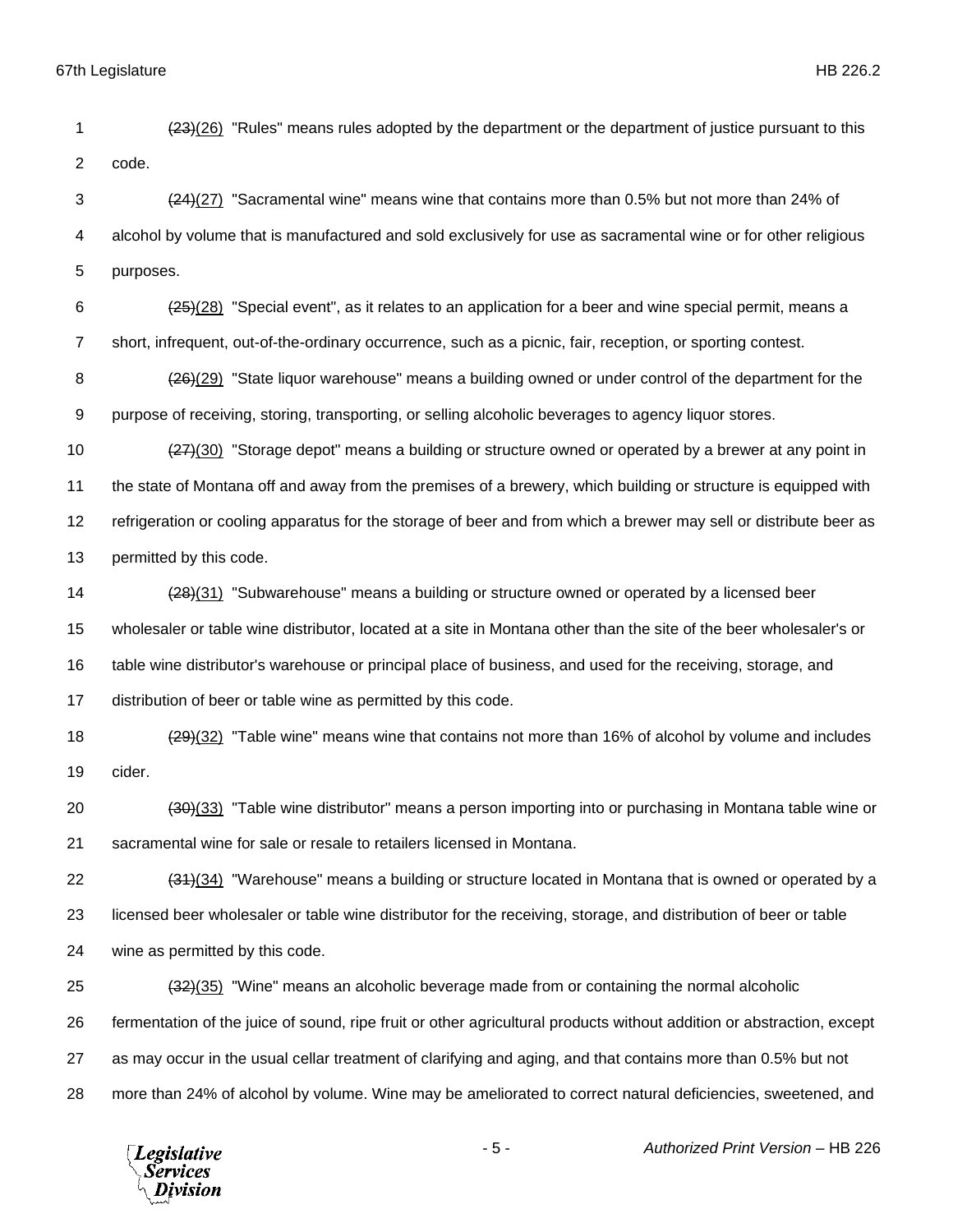fortified in accordance with applicable federal regulations and the customs and practices of the industry. Other alcoholic beverages not defined in this subsection but made in the manner of wine and labeled and sold as wine in accordance with federal regulations are also wine." **Section 3.** Section 16-2-106, MCA, is amended to read: "**16-2-106. Sales by agent.** A liquor store agent may sell to any person any liquor and table wine that the person is entitled to purchase in conformity with the provisions of this code and the rules implementing this code. An agent may, under the terms and conditions that the agent establishes, deliver liquor and table wine purchased from the agent's agency liquor store. An agent may sell liquor through curbside pickup in original packaging." **Section 4.** Section 16-3-213, MCA, is amended to read: "**16-3-213. Brewers or beer importers not to retail beer -- small brewery exceptions.** (1) Except as provided for small breweries in subsection (2), it is unlawful for any brewer or breweries or beer importer to have or own any permit to sell or retail beer at any place or premises. It is the intention of this section to prohibit brewers and beer importers from engaging in the retail sale of beer. This section does not prohibit breweries from selling and delivering beer manufactured by them, in original packages, at either wholesale or retail. (2) (a) For the purposes of this section, a "small brewery" is a brewery that has an annual nationwide production of not less than 100 barrels or more than 60,000 barrels, including: (i) the production of all affiliated manufacturers; and (ii) beer purchased from any other beer producer to be sold by the brewery. (b) A small brewery may, at one location for each brewery license and at no more than three locations including affiliated manufacturers, provide samples of beer that were brewed and fermented on the premises in a sample room located on the licensed premises. The samples may be provided with or without charge between the hours of 10 a.m. and 8 p.m. No more than 48 ounces of malt beverage may be sold or given to each individual customer during a business day for consumption on the premises or in prepared servings through curbside pickup, provided that the 48-ounce limit may not in any way limit a small brewery's sales as provided in 16-3-214(1)(a)(iii). No more than 2,000 barrels may be provided annually for on-premises

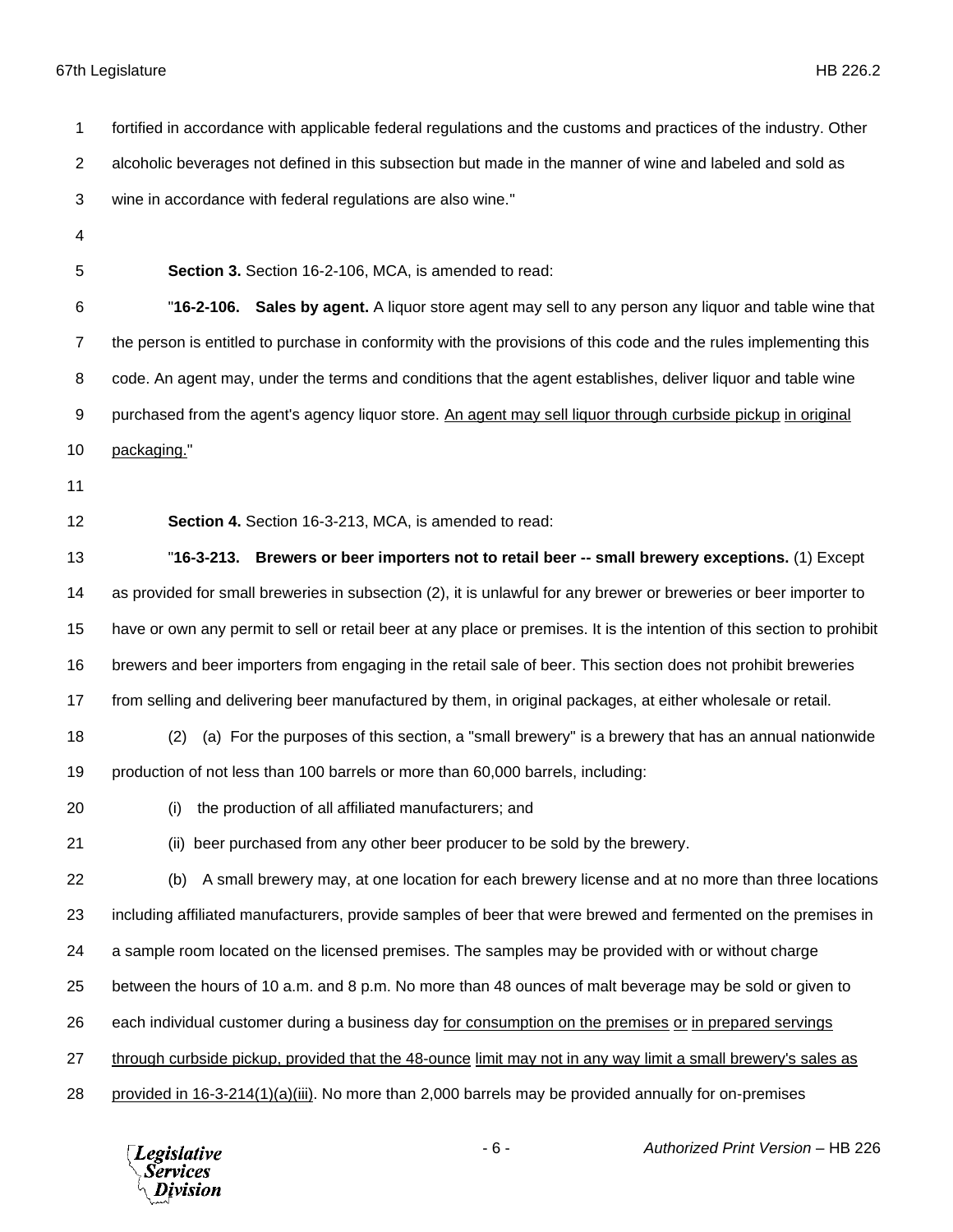| 1              | consumption including all affiliated manufacturers.                                                          |
|----------------|--------------------------------------------------------------------------------------------------------------|
| $\overline{c}$ | For the purposes of this section, "affiliated manufacturer" means a manufacturer of beer:<br>(3)             |
| 3              | that one or more members of the manufacturing entity have more than a majority share interest in<br>(a)      |
| 4              | or that controls directly or indirectly another beer manufacturing entity;                                   |
| 5              | for which the business operations conducted between or among entities are interrelated or<br>(b)             |
| 6              | interdependent to the extent that the net income of one entity cannot reasonably be determined without       |
| $\overline{7}$ | reference to operations of the other entity; or                                                              |
| 8              | of which the brand names, products, recipes, merchandise, trade name, trademarks, labels, or<br>(c)          |
| 9              | logos are identical or nearly identical."                                                                    |
| 10             |                                                                                                              |
| 11             | Section 5. Section 16-3-214, MCA, is amended to read:                                                        |
| 12             | Beer sales by brewers -- sample room exception. (1) Subject to the limitations and<br>"16-3-214.             |
| 13             | restrictions contained in this code, a brewer who manufactures less than 60,000 barrels of beer a year, upon |
| 14             | payment of the annual license fee imposed by 16-4-501 and upon presenting satisfactory evidence to the       |
| 15             | department as required by 16-4-101, must be licensed by the department, in accordance with the provisions of |
| 16             | this code and rules prescribed by the department, to:                                                        |
| 17             | sell and deliver beer from its storage depot or brewery to:<br>(a)                                           |
| 18             | a wholesaler;<br>(i)                                                                                         |
| 19             | licensed retailers if the brewer uses the brewer's own equipment, trucks, and employees to deliver<br>(ii)   |
| 20             | the beer and if:                                                                                             |
| 21             | individual deliveries, other than draught beer, are limited to the case equivalent of 8 barrels a day<br>(A) |
| 22             | to each licensed retailer; and                                                                               |
| 23             | the total amount of beer sold or delivered directly to all retailers does not exceed 10,000 barrels a<br>(B) |
| 24             | year; or                                                                                                     |
| 25             | (iii) the public, including curbside pickup between 8 a.m. and 2 a.m. in original packaging or growlers;     |
| 26             | provide its own products for consumption on its licensed premises without charge or, if it is a small<br>(b) |
| 27             | brewery, provide its own products at a sample room as provided in 16-3-213; or                               |
| 28             | do any one or more of the acts of sale and delivery of beer as provided in this code.<br>(C)                 |

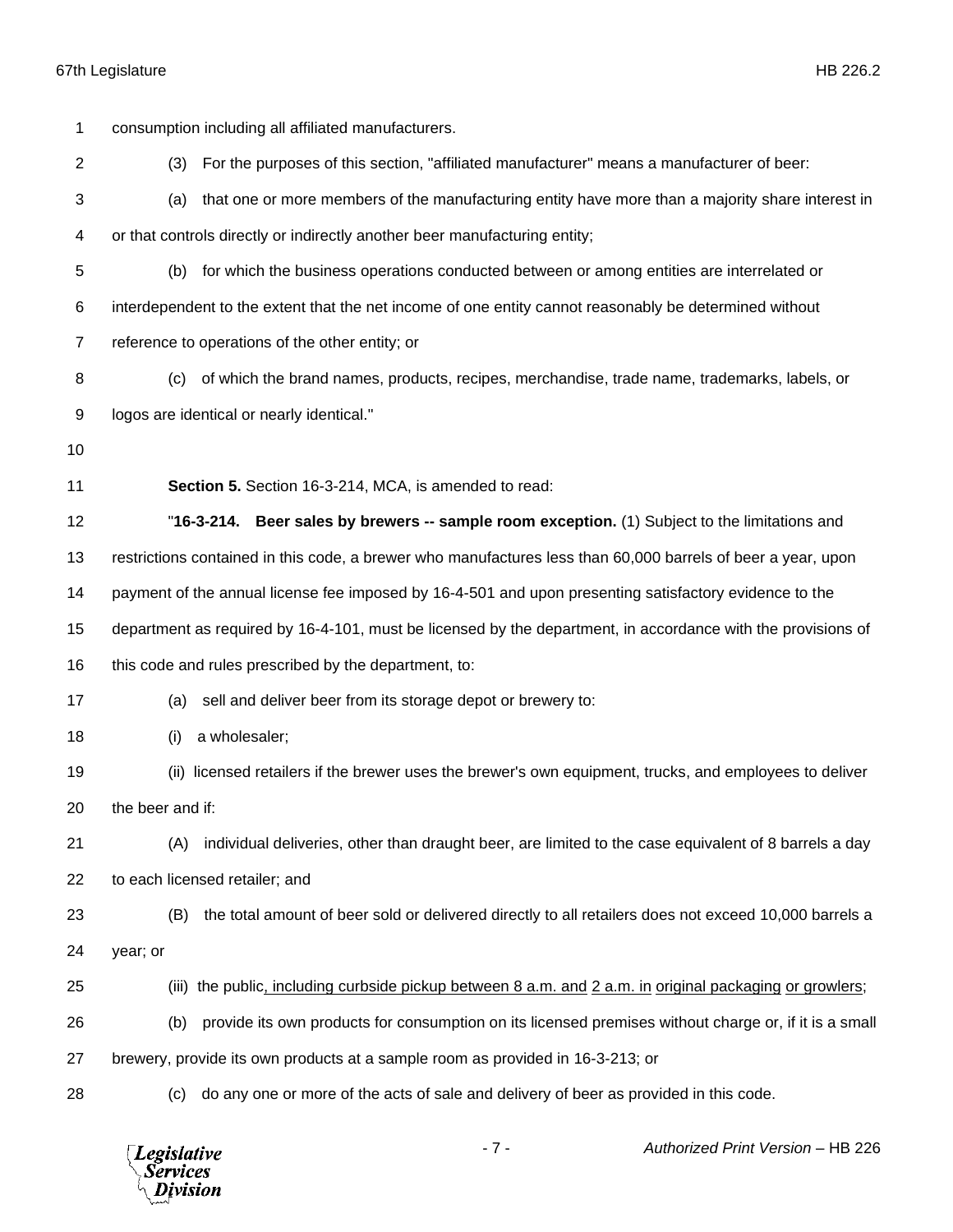| 1              | A brewery may not use a common carrier for delivery of the brewery's product to the public or to<br>(2)              |
|----------------|----------------------------------------------------------------------------------------------------------------------|
| $\overline{2}$ | licensed retailers.                                                                                                  |
| 3              | A brewery may import or purchase, upon terms and conditions the department may require,<br>(3)                       |
| 4              | necessary flavors and other nonbeverage ingredients containing alcohol for blending or manufacturing                 |
| 5              | purposes.                                                                                                            |
| 6              | An additional license fee may not be imposed on a brewery providing its own products on its<br>(4)                   |
| 7              | licensed premises for consumption on the premises.                                                                   |
| 8              | This section does not prohibit a licensed brewer from shipping and selling beer directly to a<br>(5)                 |
| 9              | wholesaler in this state under the provisions of 16-3-230."                                                          |
| 10             |                                                                                                                      |
| 11             | Section 6. Section 16-3-219, MCA, is amended to read:                                                                |
| 12             | "16-3-219. Dock sales restricted -- exceptions. Beer (1) Except as provided in subsections (2)                       |
| 13             | through (4), beer or wine may not be delivered to a licensed retailer at any location other than the retailer's      |
| 14             | licensed premises, except:                                                                                           |
| 15             | An all-beverages licensee may personally or through an employee obtain from any wholesaler's<br>(2)                  |
| 16             | warehouse any quantity of beer as the all-beverages licensee and wholesaler may agree to buy and sell.               |
| 17             | Retailers other than an all-beverages licensee may personally or through an employee obtain from<br>(3)              |
| 18             | the wholesaler's warehouse any quantity of beer as the retailer and wholesaler may agree to buy and sell only        |
| 19             | within the territory of the wholesaler in which the retailer is located.                                             |
| 20             | (4) When a beer wholesaler's trucks and equipment are incapable of delivering beer to a retail                       |
| 21             | licensee's premises due to the unique physical location of the retail licensee's premises, examples of which are     |
| 22             | premises located on an island or atop a mountain, the beer wholesaler and retail licensee may seek prior             |
| 23             | department approval for an alternative delivery arrangement on a form provided by the department. If the             |
| 24             | department approves the alternative delivery arrangement request, the department shall provide the beer              |
| 25             | wholesaler and the retail licensee a written summary of the conditions of the approved delivery arrangement.         |
| 26             | Failure to comply with the approved alternative delivery arrangement may subject the beer wholesaler and/or          |
| 27             | retail licensee to administrative actionthat a retailer located within the territory for which a wholesaler has been |
| 28             | appointed to distribute a brand may personally or through an employee obtain from the wholesaler's warehouse         |

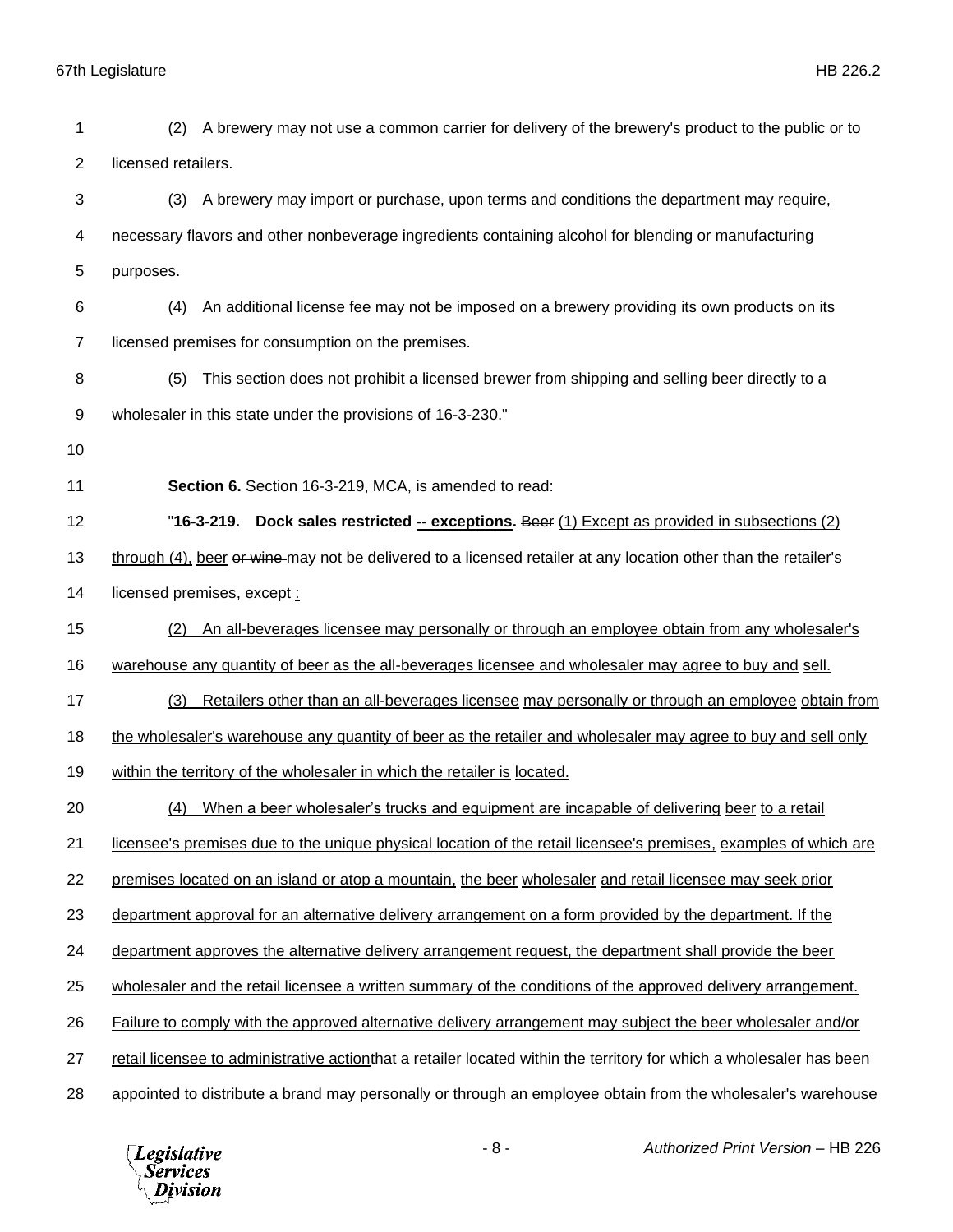| 1              | quantities of beer not exceeding three barrels in packaged or draft form. An all-beverages licensee may upon       |
|----------------|--------------------------------------------------------------------------------------------------------------------|
| $\overline{2}$ | presentation of the licensee's license or a photocopy of the license personally obtain from any wholesaler's       |
| 3              | warehouse the quantities of beer as the licensee and the wholesaler may agree to buy and sell."                    |
| 4              |                                                                                                                    |
| 5              | Section 7. Section 16-3-303, MCA, is amended to read:                                                              |
| 6              | "16-3-303. Sale of beer by retailer for consumption off premises. It is lawful for an on-premises                  |
| $\overline{7}$ | retailer to sell or furnish beer to the public in its original package, prepared servings, or in growlers, and the |
| 8              | beer must be taken away from the premises of the retailer for consumption off the premises of the retailer.        |
| 9              | Growlers may not be filled in advance of sale and may be furnished by the consumer."                               |
| 10             |                                                                                                                    |
| 11             | Section 8. Section 16-3-411, MCA, is amended to read:                                                              |
| 12             | "16-3-411. Winery. (1) A winery located in Montana and licensed pursuant to 16-4-107 may:                          |
| 13             | import in bulk, bottle, produce, blend, store, transport, or export wine it produces;<br>(a)                       |
| 14             | sell wine it produces at wholesale to wine distributors;<br>(b)                                                    |
| 15             | sell wine it produces at retail at the winery directly to the consumer for consumption on or off the<br>(c)        |
| 16             | premises;                                                                                                          |
| 17             | provide, without charge, wine it produces for consumption at the winery;<br>(d)                                    |
| 18             | purchase from the department or its licensees brandy or other distilled spirits for fortifying wine it<br>(e)      |
| 19             | produces;                                                                                                          |
| 20             | obtain a special event permit under 16-4-301;<br>(f)                                                               |
| 21             | perform those operations and cellar treatments that are permitted for bonded winery premises<br>(g)                |
| 22             | under applicable regulations of the United States department of the treasury;                                      |
| 23             | sell wine at the winery to a licensed retailer who presents the retailer's license or a photocopy of<br>(h)        |
| 24             | the license; or                                                                                                    |
| 25             | obtain a direct shipment endorsement to ship table wine as provided in Title 16, chapter 4, part 11,<br>(i)        |
| 26             | directly to an individual in Montana who is at least 21 years of age; or                                           |
| 27             | offer wine in its original packaging, prepared servings, or growlers for curbside pickup between 8<br>(i)          |
| 28             | a.m. and 2 a.m.                                                                                                    |

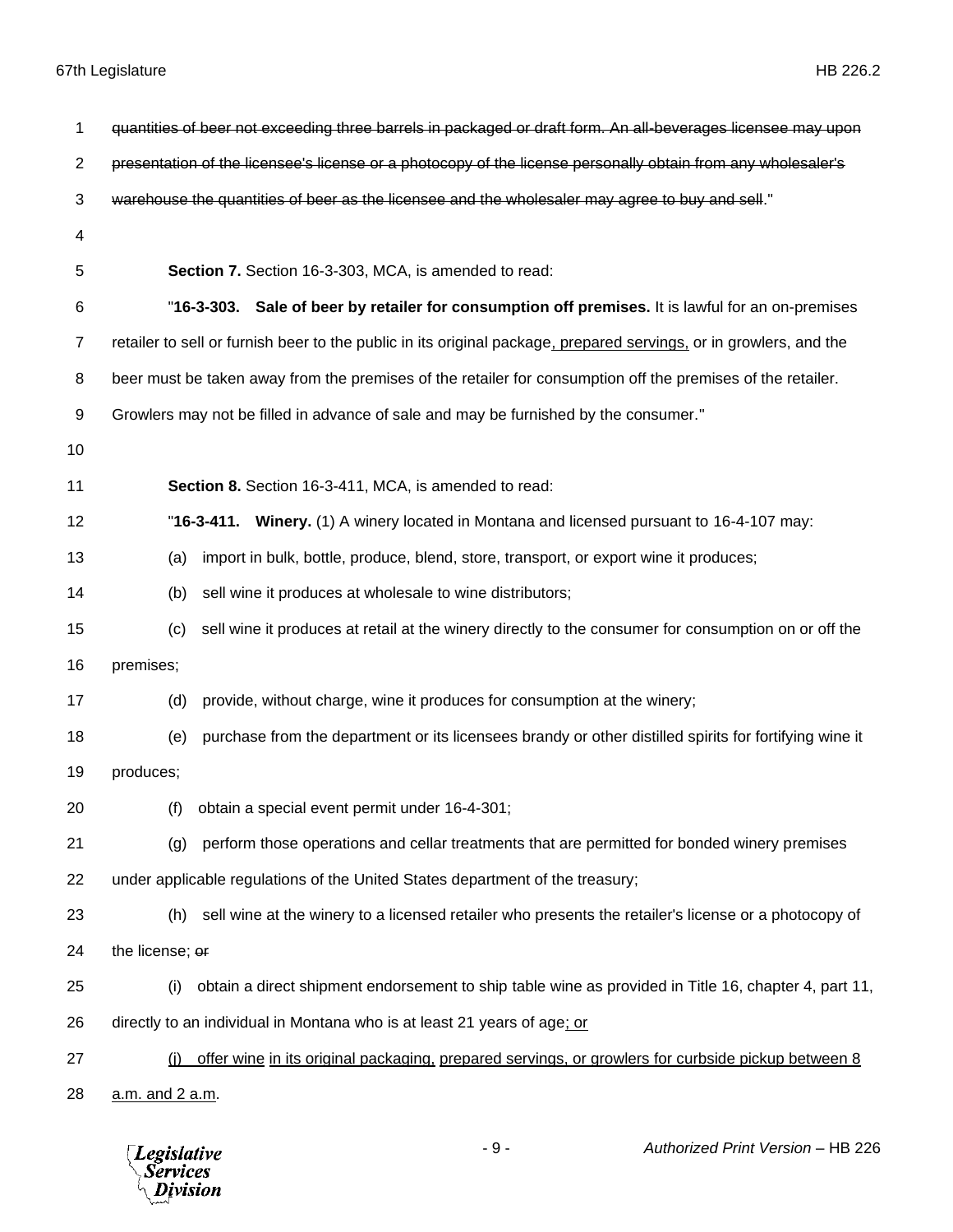| 1  | (a) A winery licensed pursuant to 16-4-107 may sell and deliver wine produced by the winery<br>(2)                 |
|----|--------------------------------------------------------------------------------------------------------------------|
| 2  | directly to licensed retailers if the winery:                                                                      |
| 3  | uses the winery's own equipment, trucks, and employees to deliver the wine and the wine delivered<br>(i)           |
| 4  | pursuant to this subsection $(2)(a)(i)$ does not exceed 4,500 cases a year;                                        |
| 5  | (ii) contracts with a licensed table wine distributor to ship and deliver the winery's wine to the retailer;       |
| 6  | or                                                                                                                 |
| 7  | (iii) contracts with a common carrier to ship and deliver the winery's wine to the retailer and:                   |
| 8  | the wine shipped and delivered by common carrier is shipped directly from the producer's winery<br>(A)             |
| 9  | or bonded warehouse;                                                                                               |
| 10 | individual shipments delivered by common carrier are limited to three cases a day for each<br>(B)                  |
| 11 | licensed retailer; and                                                                                             |
| 12 | the shipments delivered by common carrier do not exceed 4,500 cases a year.<br>(C)                                 |
| 13 | If a winery uses a common carrier for delivery of the wine to licensed table wine distributors and<br>(b)          |
| 14 | retailers, the shipment must be:                                                                                   |
| 15 | in boxes that are marked with the words: "Wine Shipment From Montana-Licensed Winery to<br>(i)                     |
| 16 | Montana Licensee";                                                                                                 |
| 17 | (ii) delivered to the premises of a licensed table wine distributor or licensed retailer who is in good            |
| 18 | standing; and                                                                                                      |
| 19 | (iii) signed for by the wine distributor or retailer or its employee or agent.                                     |
| 20 | (c) In addition to any records required to be maintained under 16-4-107, a winery that distributes wine            |
| 21 | within the state under this subsection (2) shall maintain records of all sales and shipments. The winery shall,    |
| 22 | pursuant to 16-1-411, electronically file a report in the manner and form prescribed by the department, reporting  |
| 23 | the amount of wine or hard cider, or both, that it shipped in the state during the preceding period, including the |
| 24 | names and addresses of consignees or retailers, and other information that the department may determine to         |
| 25 | be necessary to ensure that distribution of wine or hard cider, or both, within this state conforms to the         |
| 26 | requirements of this code."                                                                                        |
| 27 |                                                                                                                    |
| 28 | Section 9. Section 16-3-418, MCA, is amended to read:                                                              |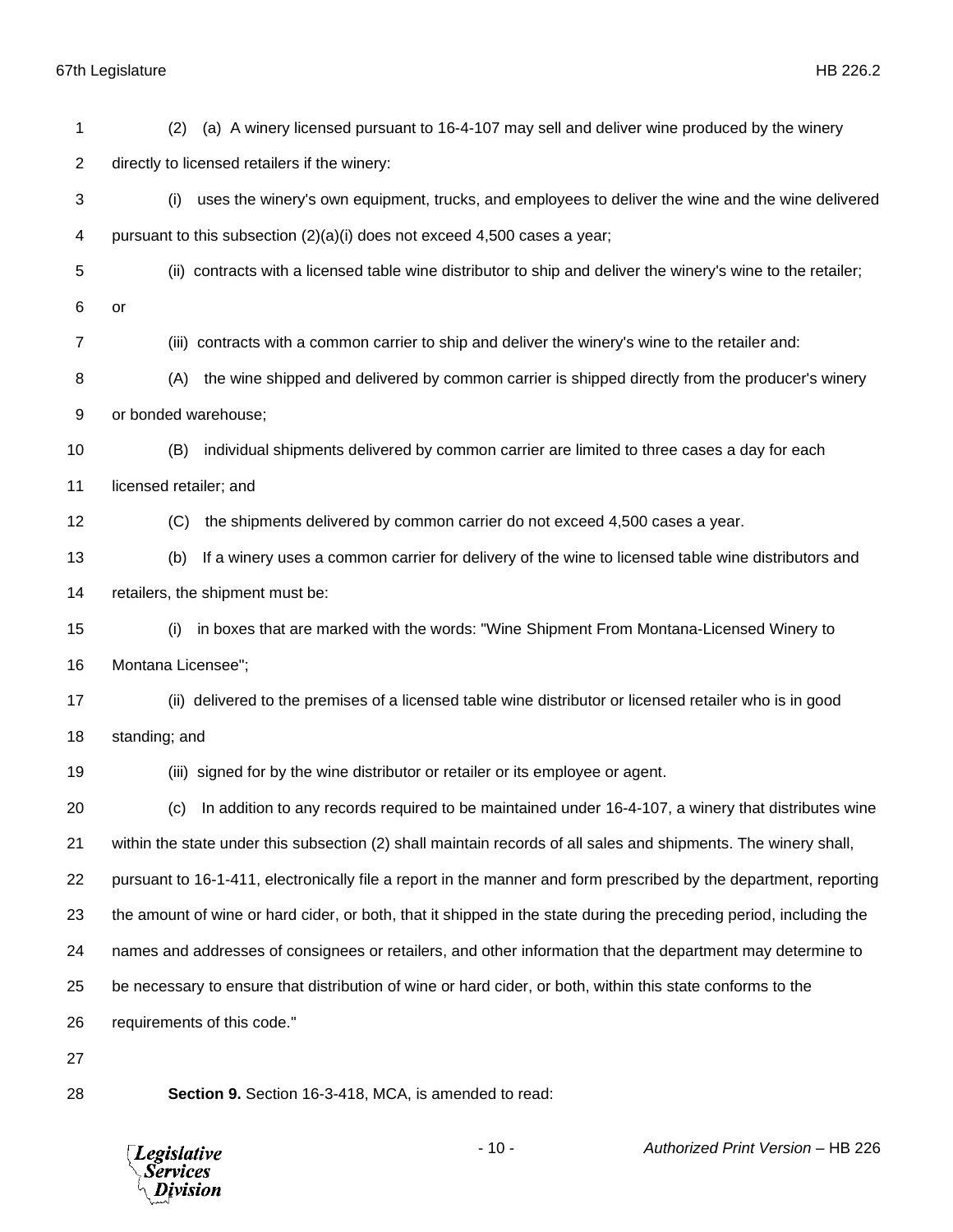| 1              | Dual appointments -- equal support -- alternate supplier -- dock sales. (1) (a) A<br>"16-3-418.                         |
|----------------|-------------------------------------------------------------------------------------------------------------------------|
| $\overline{2}$ | supplier may appoint one or more table wine distributors to distribute its table wines in a specified territory. If     |
| 3              | the supplier appoints two or more table wine distributors to sell its table wines in the same or overlapping            |
| 4              | territories, the supplier shall offer the same prices, delivery, terms, and promotional support to each table wine      |
| 5              | distributor.                                                                                                            |
| 6              | A supplier may not appoint more than one table wine distributor to distribute its hard cider in a<br>(b)                |
| 7              | specified territory.                                                                                                    |
| 8              | For the purposes of this subsection (1), "table wine" has the meaning assigned in 16-1-106, but<br>(c)                  |
| 9              | does not include hard cider.                                                                                            |
| 10             | (a) The holder of an all-beverages license under chapter 4, part 2, may, upon presentation of the<br>(2)                |
| 11             | license or a photocopy of the license, personally obtain from any distributor's warehouse a quantity of table           |
| 12             | wine that the licensee may agree to buy and that the distributor may agree to sell.                                     |
| 13             | (b) The holder of a license that permits on-premises consumption of alcoholic beverages under 16-4-                     |
| 14             | 401(2) may, upon presentation of the license or a photocopy of the license, personally or through an employee,          |
| 15             | obtain from a winery, as provided in 16-3-411(1)(h), a quantity of table wine that the licensee may agree to buy        |
| 16             | and that the winery may agree to sell. Except as provided in subsections (2)(b) through (2)(d), table wine may          |
| 17             | not be delivered to a licensed retailer or liquor store agent at any location other than the retailer's licensed        |
| 18             | premises or agency liquor store.                                                                                        |
| 19             | An all-beverages licensee may personally or through an employee obtain from any distributor's<br>(b)                    |
| 20             | warehouse any quantity of table wine as the all-beverages licensee and distributor may agree to buy and sell.           |
| 21             | Liquor store agents or retailers other than all-beverages licensees may personally or through an<br>(c)                 |
| 22             | employee obtain from the distributor's warehouse any quantity of table wine as the agent or retailer and                |
| 23             | distributor may agree to buy and sell only within the territory of the distributor in which the agent's liquor store or |
| 24             | retailer is located.                                                                                                    |
| 25             | When a table wine distributor's trucks and equipment are incapable of delivering table wine to a<br>(d)                 |
| 26             | retail licensee's premises due to the unique physical location of the retail licensee's premises, examples of           |
| 27             | which are premises located on an island or atop a mountain, the table wine distributor and retail licensee may          |
| 28             | seek prior department approval for an alternative delivery arrangement on a form provided by the department. If         |

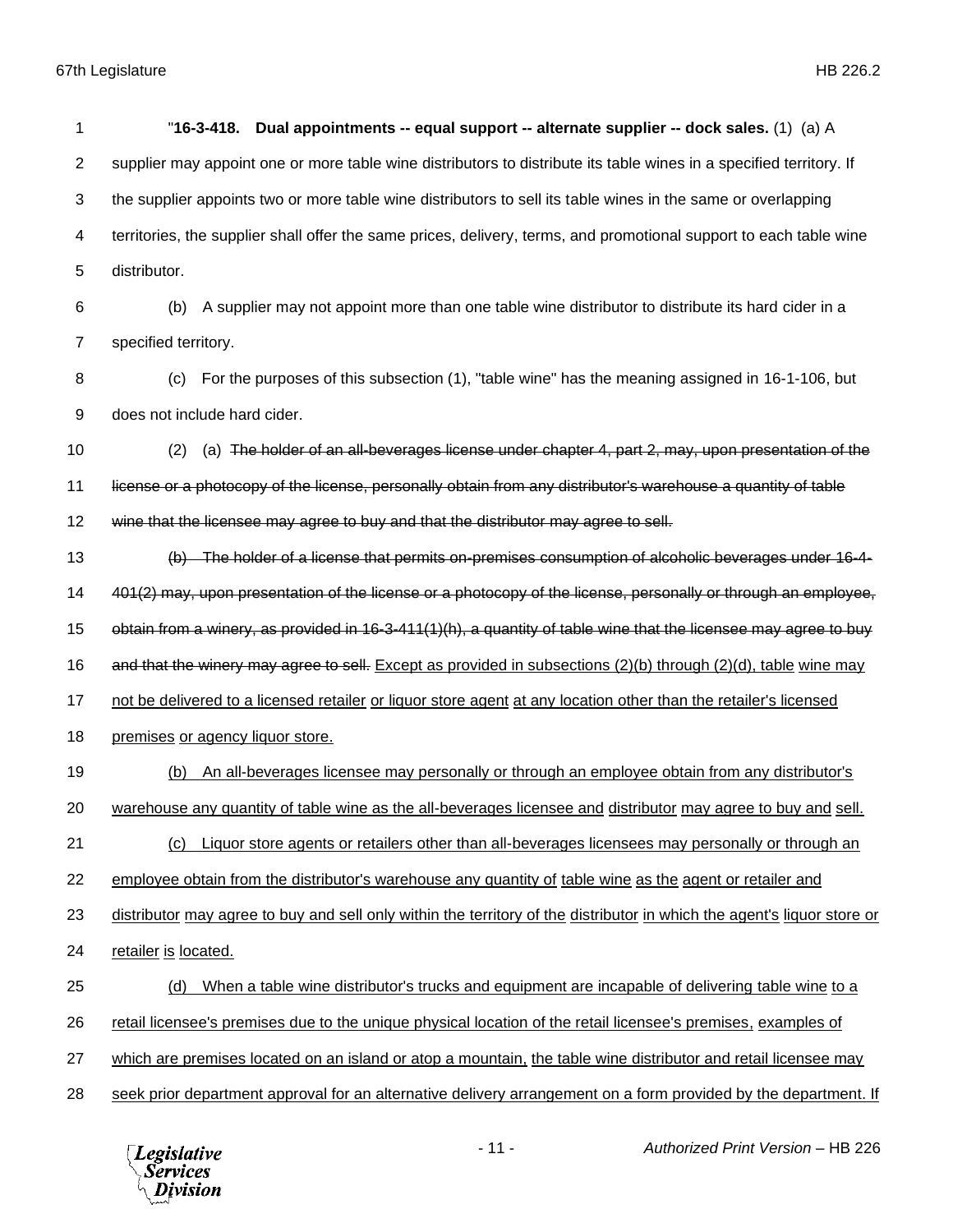| 1              | the department approves the alternative delivery arrangement request, the department shall provide the table              |
|----------------|---------------------------------------------------------------------------------------------------------------------------|
| $\overline{2}$ | wine distributor and the retail licensee a written summary of the conditions of the approved delivery                     |
| 3              | arrangement. Failure to comply with the approved alternative delivery arrangement may subject the table wine              |
| 4              | distributor and/or retail licensee to administrative action."                                                             |
| 5              |                                                                                                                           |
| 6              | Section 10. Section 16-4-105, MCA, is amended to read:                                                                    |
| $\overline{7}$ | "16-4-105. Limit on retail beer licenses -- wine license amendments -- limitation on use of                               |
| 8              | license -- exceptions -- competitive bidding -- rulemaking. (1) Except as provided in 16-4-109, 16-4-110,                 |
| 9              | 16-4-115, 16-4-420, and chapter 4, part 3, of this title, a license to sell beer at retail or beer and wine at retail, in |
| 10             | accordance with the provisions of this code and the rules of the department, may be issued to any person or               |
| 11             | business entity that is approved by the department, subject to the following exceptions:                                  |
| 12             | The number of retail beer licenses that the department may issue for premises situated within<br>(a)                      |
| 13             | incorporated cities and incorporated towns and within 5 miles of the corporate limits of the cities and towns             |
| 14             | must be determined on the basis of population prescribed in 16-4-502 as follows:                                          |
| 15             | in incorporated towns of 500 inhabitants or fewer and within 5 miles of the corporate limits of the<br>(i)                |
| 16             | towns, not more than one retail beer license;                                                                             |
| 17             | (ii) in incorporated cities or incorporated towns of more than 500 inhabitants and not more than 2,000                    |
| 18             | inhabitants and within 5 miles of the corporate limits of the cities or towns, one retail beer license for every 500      |
| 19             | inhabitants;                                                                                                              |
| 20             | (iii) in incorporated cities of more than 2,000 inhabitants and within 5 miles of the corporate limits of the             |
| 21             | cities, four retail beer licenses for the first 2,000 inhabitants, two additional retail beer licenses for the next       |
| 22             | 2,000 inhabitants or major fraction of 2,000 inhabitants, and one additional retail beer license for each                 |
| 23             | additional 2,000 inhabitants.                                                                                             |
| 24             | The number of inhabitants in each incorporated city or incorporated town, exclusive of the number<br>(b)                  |
| 25             | of inhabitants residing within 5 miles of the corporate limits of the city or town, governs the number of retail beer     |
| 26             | licenses that may be issued for use within the city or town and within 5 miles of the corporate limits of the city or     |
| 27             | town. The distance of 5 miles from the corporate limits of an incorporated city or incorporated town must be              |
| 28             | measured in a straight line from the nearest entrance of the premises proposed for licensing to the nearest               |
|                |                                                                                                                           |

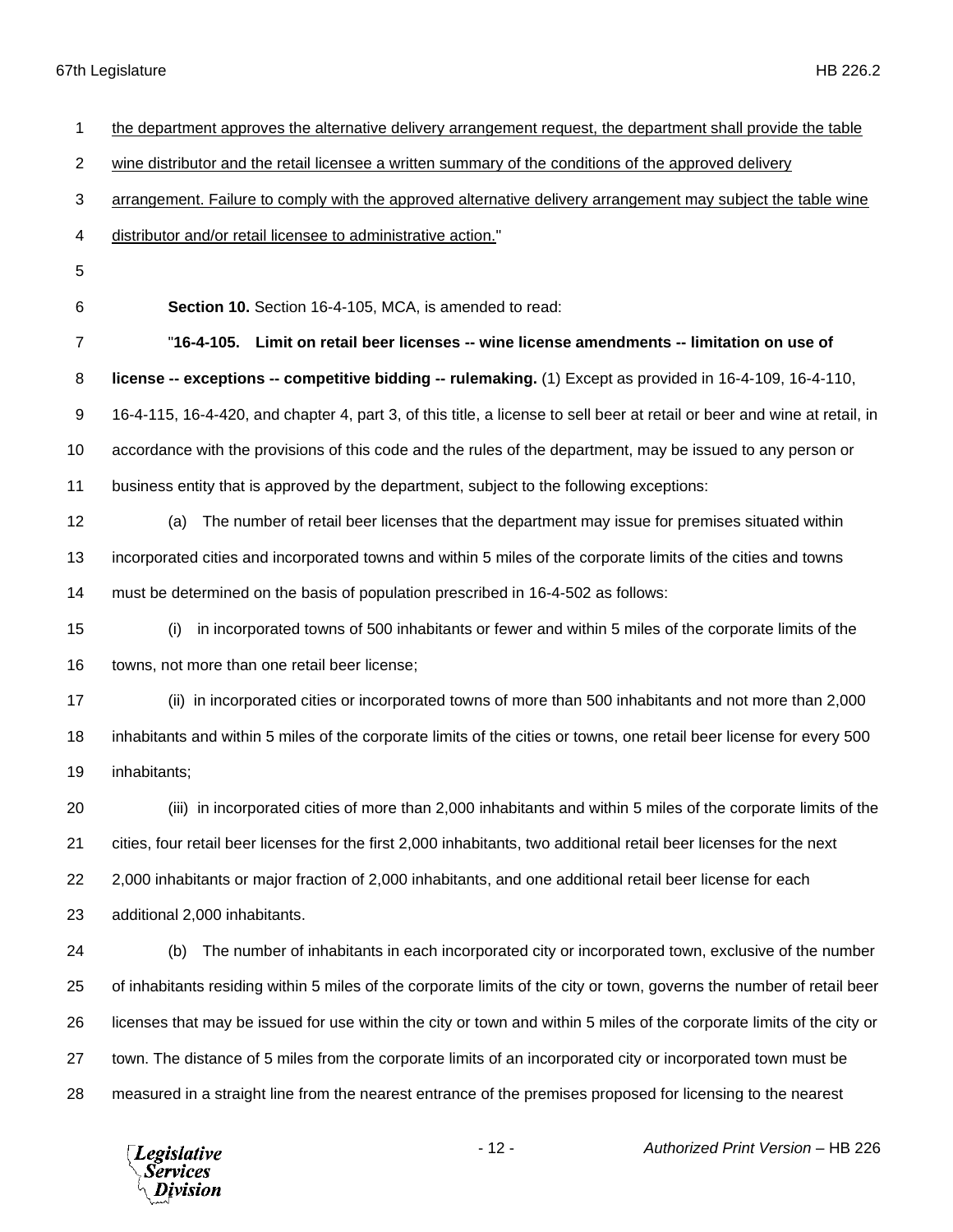corporate boundary of the city or town. A license that is restricted by quota limitations in this section may not be located farther than:

 (i) the county boundary within which the incorporated city or incorporated town is located; or (ii) the line that separates the incorporated city's or incorporated town's boundary from another incorporated city or incorporated town as specified in this section.

 (c) (i) When the 5-mile boundary of one incorporated city or incorporated town overlaps the 5-mile boundary of another incorporated city or incorporated town, the quota area for each city or town terminates in a straight line equidistant between each city or town.

 (ii) If there are more than two overlapping quota areas, the quota area for each city or town terminates from the center of the overlap in a straight line to the intersecting exterior point of overlap. Licenses existing as of November 24, 2017, will be designated as belonging to whichever quota area they are in as a result of the straight line equidistant between each city or town, except for the following:

 (A) In the Helena and East Helena previously combined quota area, the straight line will be drawn connecting the two outermost edges of the Helena corporate boundaries and extend outward to the quota area boundaries. Any license existing as of November 24, 2017, with a physical address of Helena will become a Helena license or with a physical address of East Helena will become an East Helena license, regardless of where it falls in the new quota areas.

 (B) In the Pinesdale and Hamilton previously combined quota area, the straight line will be drawn along Mill Creek road to the quota area boundaries.

 (C) In the Polson and Ronan quota areas, the straight line will be drawn from U.S. highway 93 west on Pablo West road to the quota area boundary and east on Clairmont road extending out to the quota area boundary. Any license existing as of November 24, 2017, within the Polson quota area will become a Polson license, regardless of where it falls in the new quota areas. Any license existing as of November 24, 2017, within the Ronan quota area will become a Ronan license, regardless of where it falls in the new quota areas. (d) Retail beer licenses of issue on March 7, 1947, and retail beer licenses issued under 16-4-110

 that are in excess of the limitations in this section are renewable, but new licenses may not be issued in violation of the limitations.

(e) The limitations do not prevent the issuance of a nontransferable and nonassignable retail beer

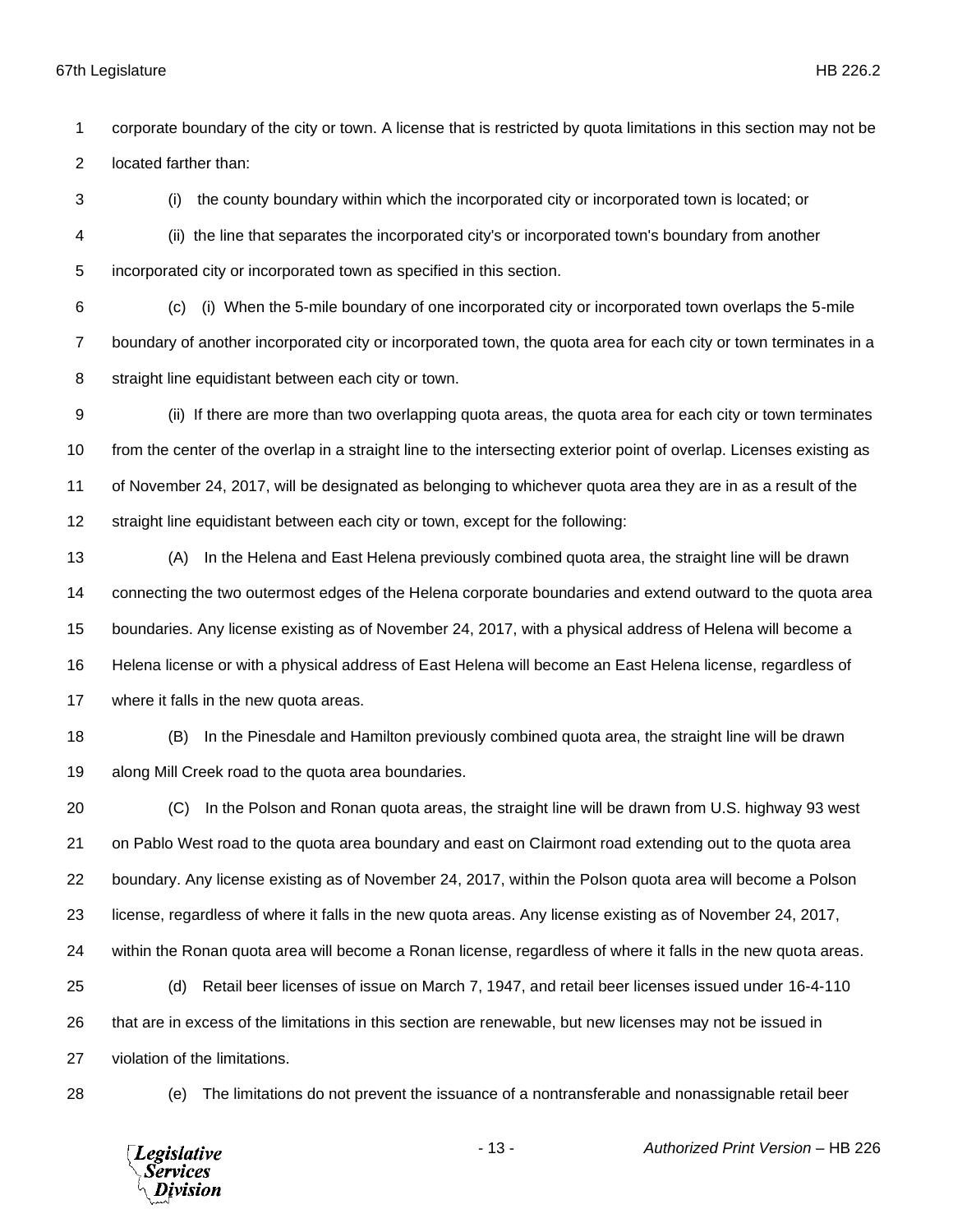license to an enlisted persons', noncommissioned officers', or officers' club located on a state or federal military reservation on May 13, 1985, or to a post of a nationally chartered veterans' organization or a lodge of a recognized national fraternal organization if the veterans' or fraternal organization has been in existence for a period of 5 years or more prior to January 1, 1949.

 (f) The number of retail beer licenses that the department may issue for use at premises situated outside of any incorporated city or incorporated town and outside of the area within 5 miles of the corporate limits or for use at premises situated within any unincorporated area must be determined by the department in its discretion, except that a retail beer license may not be issued for any premises so situated unless the department determines that the issuance of the license is required by public convenience and necessity 10 pursuant to 16-4-203. Subsection  $(7)$  (8) does not apply to licenses issued under this subsection (1)(f). The owner of the license whose premises are situated outside of an incorporated city or incorporated town may offer gambling, regardless of when the license was issued, if the owner and premises qualify under Title 23, chapter 5, part 3, 5, or 6.

 (2) (a) For a period of 12 years after November 24, 2017, existing licenses or licenses that resulted from applications in process as of November 24, 2017, in either of two quota areas that were established as provided in subsection (1)(c) may be transferred between the two quota areas if they were part of the combined quota area prior to November 24, 2017.

 (b) If any new retail beer licenses are allowed by separating a combined quota area that existed as of November 24, 2017, as provided in subsection (1)(c), the department shall publish the availability of no more than one new beer license a year until the quota has been reached.

 (c) If any new retail beer licenses are allowed by license transfers as provided in subsection (2)(a), the department may publish the availability of more than one new license a year until the quota has been reached.

 (3) A license issued under subsection (1)(f) that becomes located within 5 miles of an incorporated city or town because of annexation after April 15, 2005, may not be transferred to another location within the city quota area any sooner than 5 years from the date of the annexation.

 (4) When the department determines that a quota area is eligible for a new retail beer license under subsection (1) or (2)(b), the department shall use a competitive bidding process as provided in 16-4-430 to

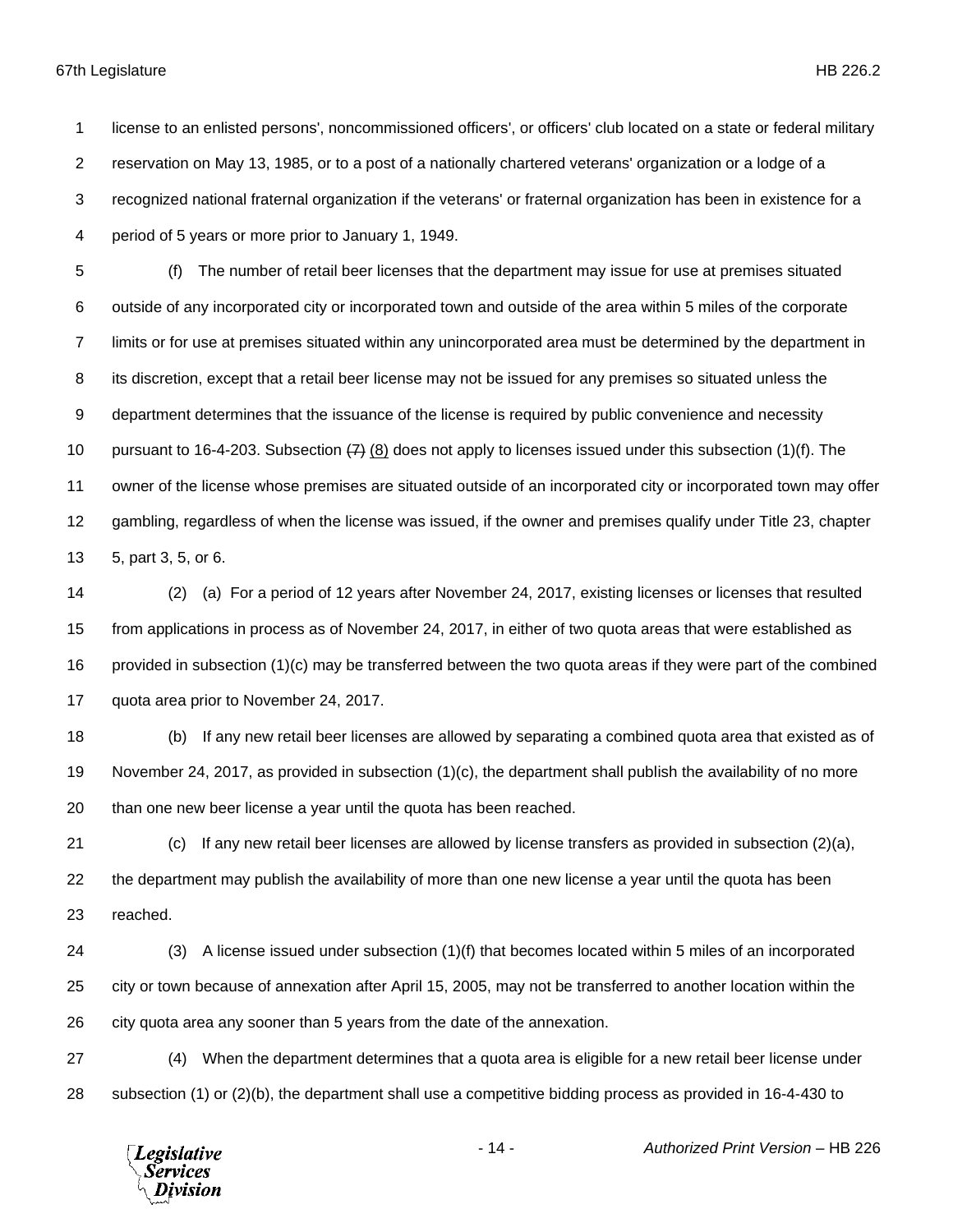determine the party afforded the opportunity to apply for the new license.

 (5) Except as provided in subsection (2)(b), when more than one new beer license becomes available at the same time in the same quota area, the department shall conduct a separate competitive bidding process at separate times for each available license.

 (6) A person holding a license to sell beer for consumption on the premises at retail may apply to the department for an amendment to the license permitting the holder to sell wine as well as beer. The department may issue an amendment if it finds, on a satisfactory showing by the applicant, that the sale of wine for consumption on the premises would be supplementary to a restaurant or prepared-food business. Except for beer and wine licenses issued pursuant to 16-4-420, a person holding a beer and wine license may sell wine for

consumption on or off the premises. Nonretention of the beer license, for whatever reason, means automatic

loss of the wine amendment license.

(7) A license issued under this section may offer curbside pickup between 8 a.m. and 2 a.m. in

original packaging, prepared servings, or growlers.

14  $\left(7\right)(8)$  Except as provided in subsection (1)(f), a license issued pursuant to this section after October 15 1, 1997, must have a conspicuous notice that the license may not be used for premises where gambling is conducted.

17  $\left(8\right)\left(9\right)$  An applicant for a license issued through a competitive bidding process in 16-4-430 shall pay a \$25,000 new license fee and in subsequent years pay the annual fee for the license as provided in 16-4-501.

- 19  $(9)(10)$  The department may adopt rules to implement this section."
- 

**Section 11.** Section 16-4-110, MCA, is amended to read:

"**16-4-110. Beer license for tribal alcoholic beverages licensee or enlisted personnel,** 

**noncommissioned officers', or officers' club.** (1) Upon application and qualification, the department shall

issue a license to sell beer for consumption on the premises to:

 (a) a tribal alcoholic beverages licensee who operates the business within the exterior boundaries of a Montana Indian reservation under a tribal license issued prior to January 1, 1985;

 (b) an enlisted personnel, noncommissioned officers', or officers' club located on a state or federal military reservation in Montana on May 13, 1985.

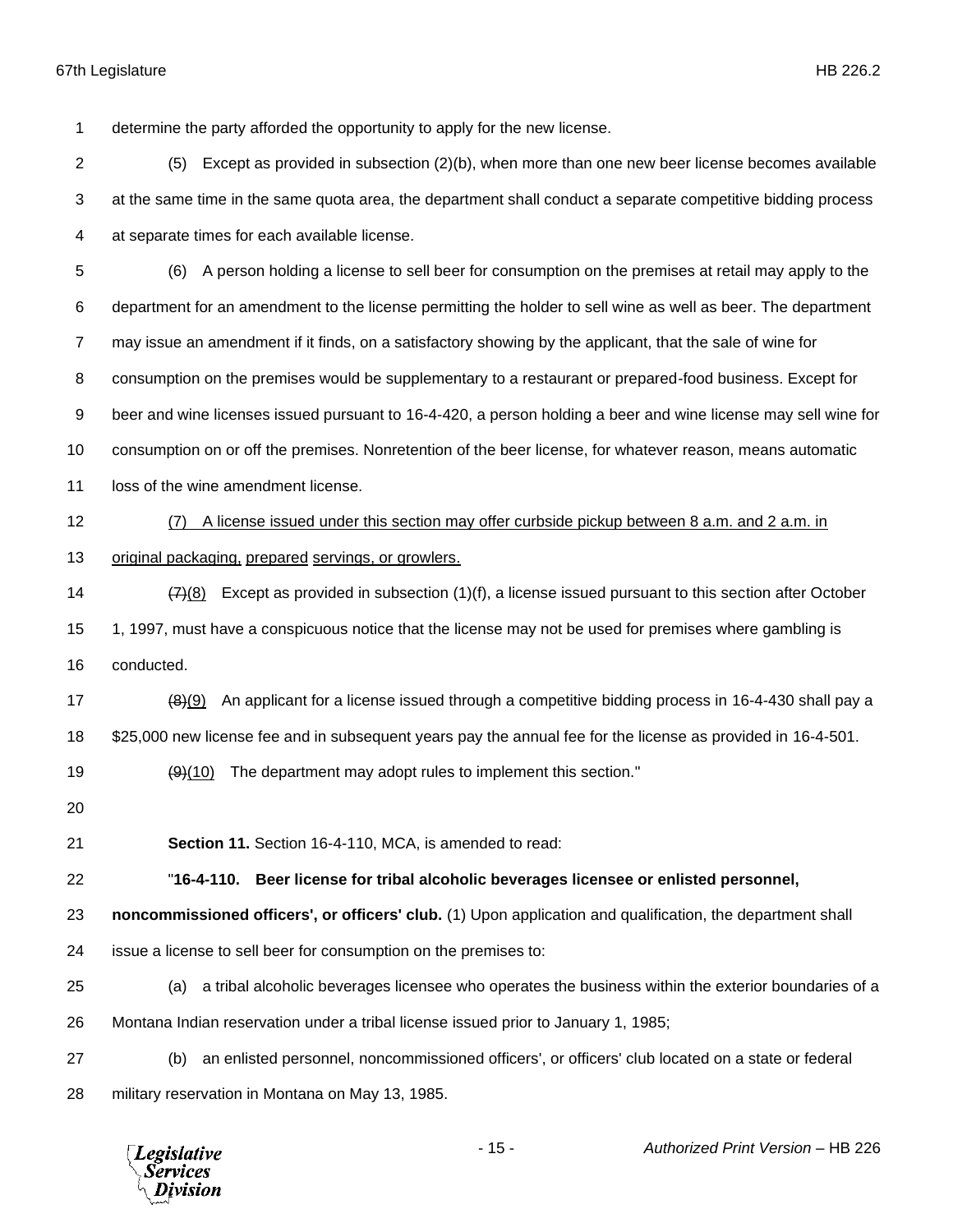| 1              | A license issued under the provisions of subsection (1) is not subject to the quota limitations of 16-<br>(2)       |
|----------------|---------------------------------------------------------------------------------------------------------------------|
| $\overline{2}$ | 4-105.                                                                                                              |
| 3              | Upon application and approval by the department, a license issued under subsection $(1)(a)$ may<br>(3)              |
| 4              | be transferred to another qualified applicant, but only to a location within the quota area and the exterior        |
| 5              | boundaries of the Montana Indian reservation for which the license was originally issued.                           |
| 6              | A license issued under this section is subject to all statutes and rules governing licenses to sell<br>(4)          |
| $\overline{7}$ | beer at retail for on-premises consumption.                                                                         |
| 8              | A license issued under this section may offer curbside pickup between 8 a.m. and 2 a.m. in<br>(5)                   |
| 9              | original packaging, prepared servings, or growlers."                                                                |
| 10             |                                                                                                                     |
| 11             | Section 12. Section 16-4-115, MCA, is amended to read:                                                              |
| 12             | "16-4-115. Beer and wine licenses for off-premises consumption. (1) A retail license to sell beer                   |
| 13             | or table wine, or both, in the original packages for off-premises consumption may be issued only to a person,       |
| 14             | firm, or corporation that is approved by the department as a person, firm, or corporation qualified to sell beer or |
| 15             | table wine, or both. If the premises proposed for licensing are operated in conjunction with another business,      |
| 16             | that business must be a grocery store or drugstore licensed as a pharmacy. The number of licenses that the          |
| 17             | department may issue is not limited by the provisions of 16-4-105 but must be determined by the department in       |
| 18             | the exercise of its sound discretion, and the department may in the exercise of its sound discretion grant or       |
| 19             | deny an application for any license or suspend or revoke any license for cause.                                     |
| 20             | (2) Upon receipt of a completed application for a license under this section, accompanied by the                    |
| 21             | necessary license fee as provided in 16-4-501, the department shall request that the department of justice          |
| 22             | make a background investigation of all matters relating to the application.                                         |
| 23             | Based on the results of the investigation or in exercising its sound discretion as provided in<br>(3)               |
| 24             | subsection (1), the department shall determine whether:                                                             |
| 25             | the applicant is qualified to receive a license;<br>(a)                                                             |
| 26             | the applicant's premises are suitable for the carrying on of the business; and<br>(b)                               |
| 27             | the requirements of this code and the rules promulgated by the department are met and complied<br>(c)               |
| 28             | with.                                                                                                               |
|                |                                                                                                                     |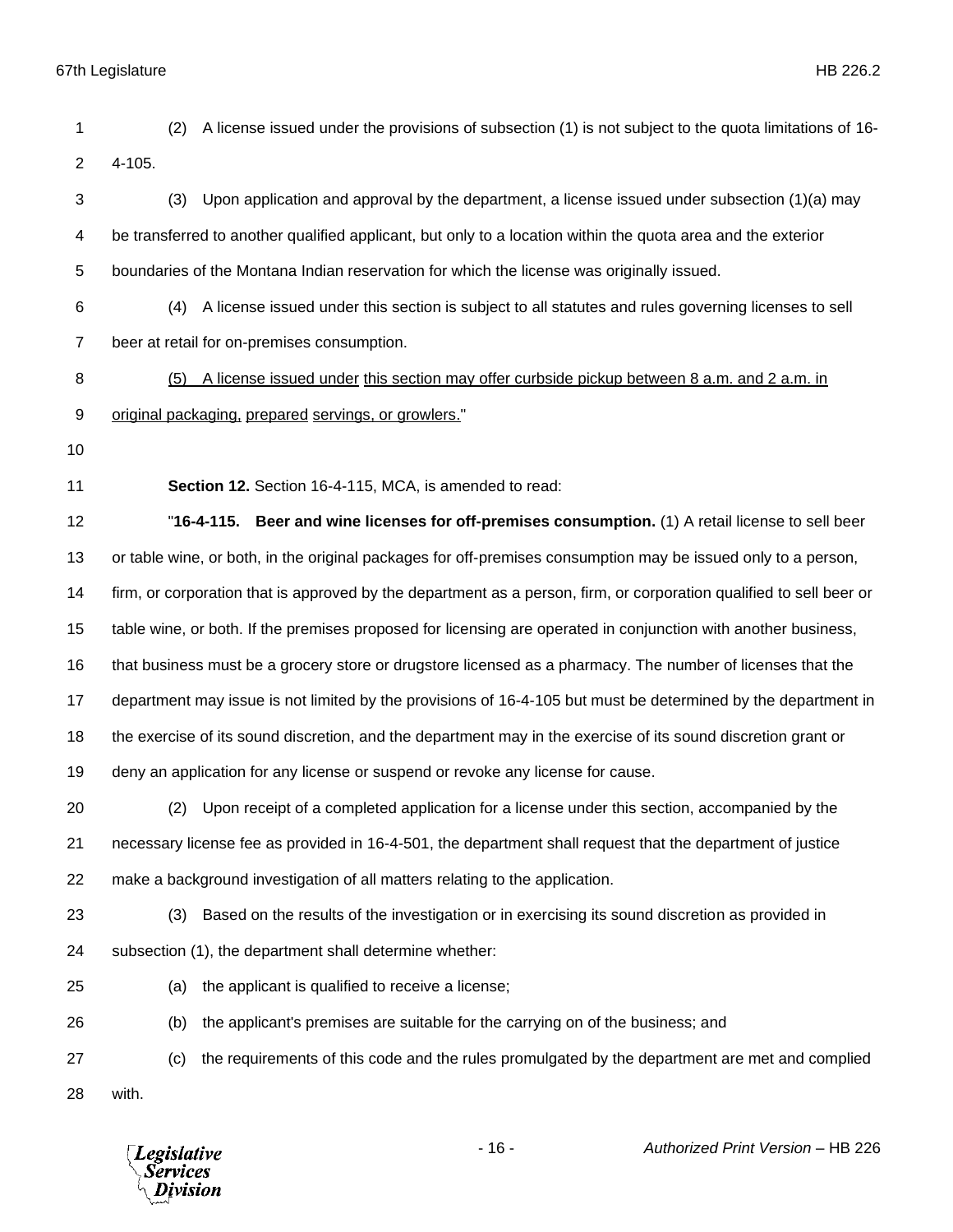(4) License applications submitted under this section are not subject to the provisions of 16-4-203 and 16-4-207. (5) If the premises proposed for licensing under this section are a new or remodeled structure, the department may issue a conditional license prior to completion of the premises upon reasonable evidence that the premises will be suitable for the carrying on of business. (6) A license issued under this section may offer curbside pickup between 8 a.m. and 2 a.m. in original packaging." **Section 13.** Section 16-4-201, MCA, is amended to read: "**16-4-201. All-beverages license quota.** (1) Except as otherwise provided by law, a license to sell liquor, beer, and table wine at retail, an all-beverages license, in accordance with the provisions of this code and the rules of the department, may be issued to any person who is approved by the department as a fit and proper person to sell alcoholic beverages, except that the number of all-beverages licenses that the department may issue for premises situated within incorporated cities and incorporated towns and within 5 miles of the corporate limits of those cities and towns must be determined on the basis of population prescribed in 16-4-502 as follows: (a) in incorporated towns of 500 inhabitants or fewer and within 5 miles of the corporate limits of the towns, not more than two retail licenses; (b) in incorporated cities or incorporated towns of more than 500 inhabitants and not more than 3,000 inhabitants and within 5 miles of the corporate limits of the cities and towns, three retail licenses for the first 1,000 inhabitants and one retail license for each additional 1,000 inhabitants; (c) in incorporated cities of more than 3,000 inhabitants and within 5 miles of the corporate limits of the cities, five retail licenses for the first 3,000 inhabitants and one retail license for each additional 1,500 inhabitants. (2) The number of inhabitants in each incorporated city or incorporated town, exclusive of the number of inhabitants residing within 5 miles of the corporate limits of the city or town, governs the number of retail licenses that may be issued for use within the city or town and within 5 miles of the corporate limits of the city or town. The distance of 5 miles from the corporate limits of any incorporated city or incorporated town must be

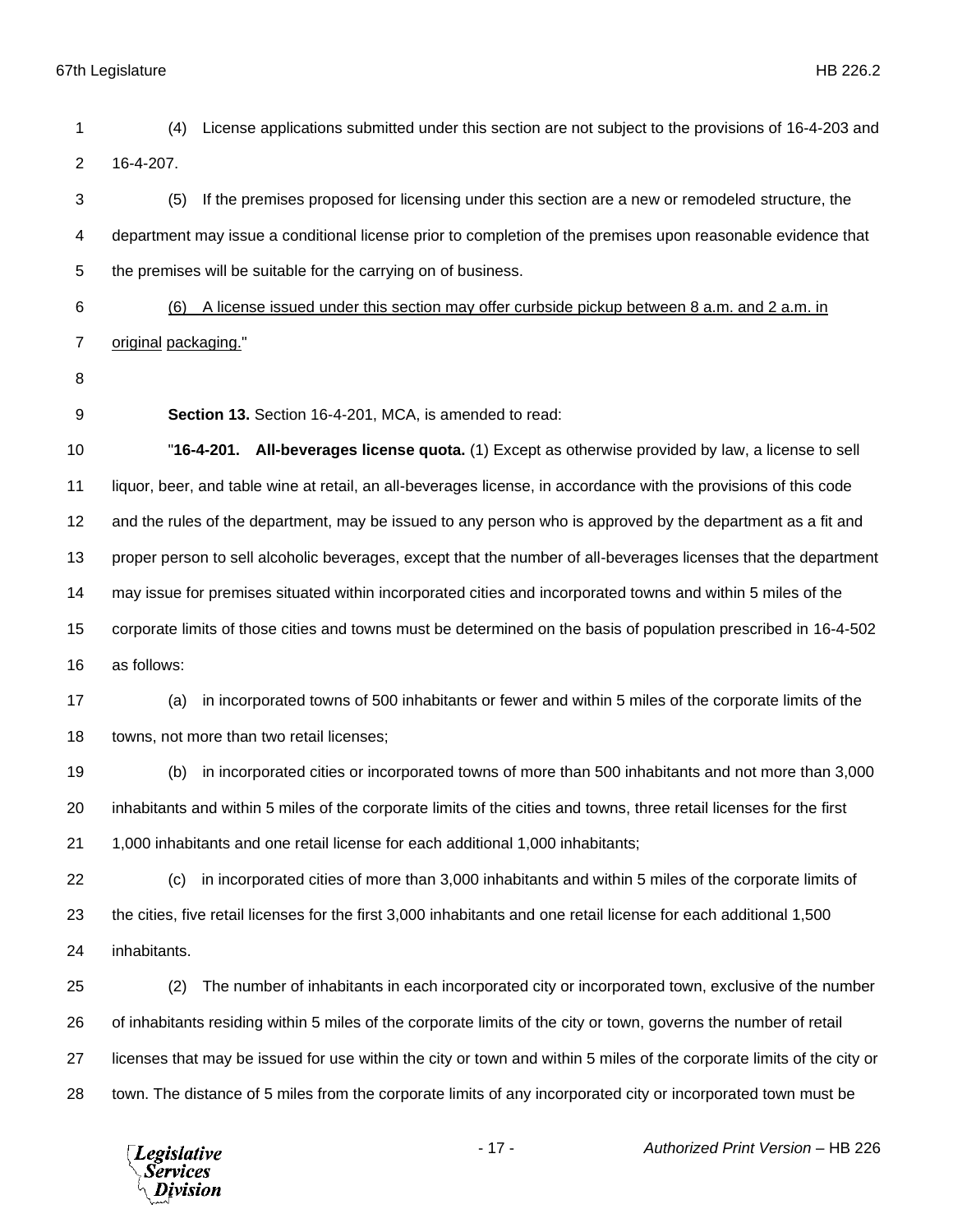measured in a straight line from the nearest entrance of the premises proposed for licensing to the nearest

corporate boundary of the city or town. A license that is restricted by quota limitations in this section may not be

located farther than:

(a) the county boundary within which the incorporated city or incorporated town is located; or

 (b) the line that separates the incorporated city's or incorporated town's boundary from another incorporated city or incorporated town as specified in this section.

 (3) (a) When the 5-mile boundary of one incorporated city or incorporated town overlaps the 5-mile 8 boundary of another incorporated city or incorporated town, the quota area for each city or town terminates in a straight line equidistant between each city or town.

 (b) If there are more than two overlapping quota areas, the quota area for each city or town terminates from the center of the overlap in a straight line to the intersecting exterior point of overlap. Licenses existing as of November 24, 2017, will be designated as belonging to whichever quota area they are in as a result of the straight line equidistant between each city or town, except for the following:

 (i) In the Helena and East Helena previously combined quota area, the straight line will be drawn connecting the two outermost edges of the Helena corporate boundaries and extend outward to the quota area boundaries. Any license existing as of November 24, 2017, with a physical address of Helena will become a Helena license or with a physical address of East Helena will become an East Helena license, regardless of where it falls in the new quota areas.

 (ii) In the Pinesdale and Hamilton previously combined quota area, the straight line will be drawn along Mill Creek road to the quota area boundaries.

 (iii) In the Polson and Ronan quota areas, the straight line will be drawn from U.S. highway 93 west on Pablo West road to the quota area boundary and east on Clairmont road extending out to the quota area boundary. Any license existing as of November 24, 2017, within the Polson quota area will become a Polson license, regardless of where it falls in the new quota areas. Any license existing as of November 24, 2017, within the Ronan quota area will become a Ronan license, regardless of where it falls in the new quota areas. (4) For a period of 12 years after November 24, 2017, existing licenses or licenses that resulted from applications in process as of November 24, 2017, in either of two quota areas that were established as provided in subsection (3) may be transferred between the two quota areas if they were part of the combined

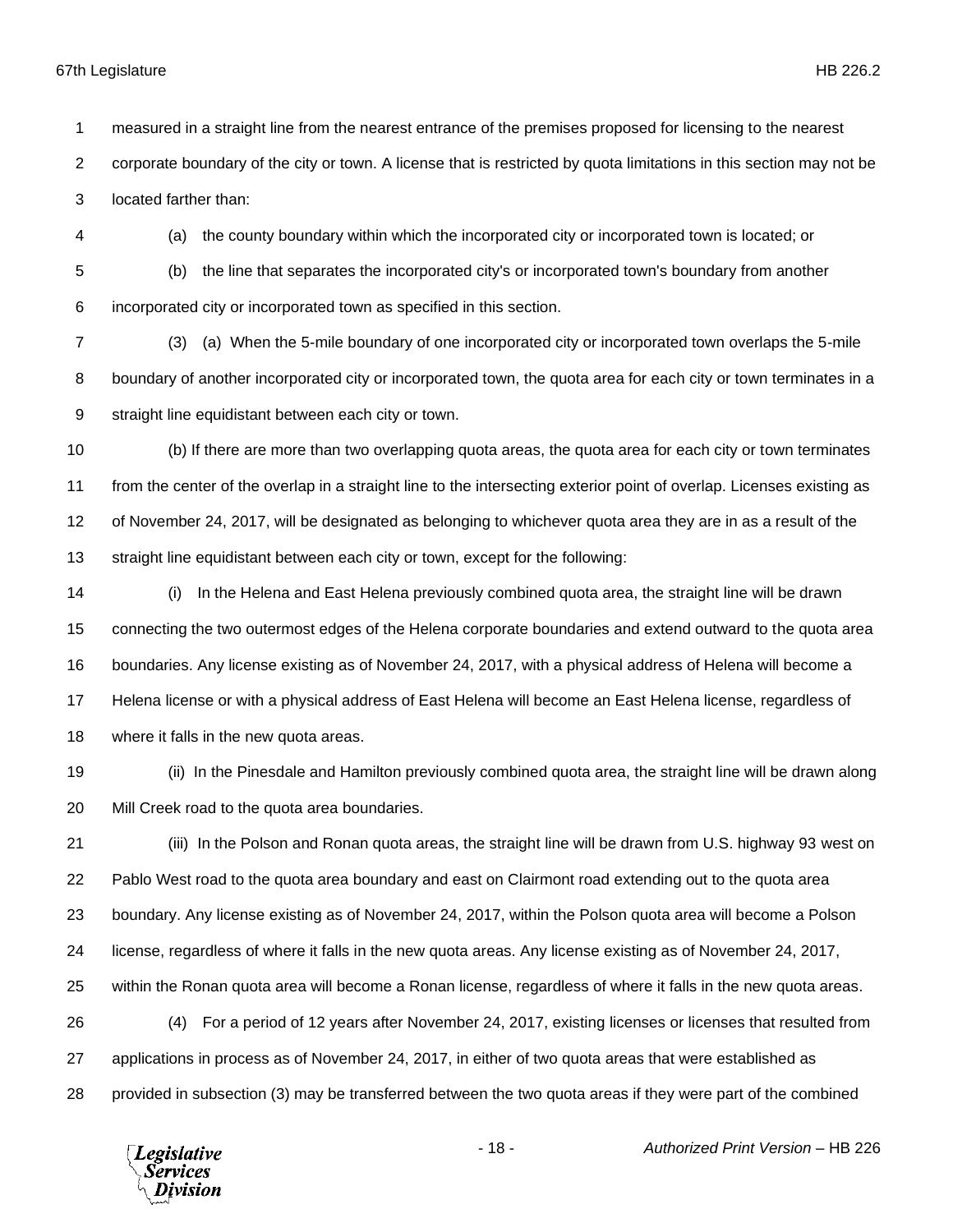quota area prior to November 24, 2017.

 (5) (a) If any new retail all-beverages licenses are allowed by separating a combined quota area that existed as of November 24, 2017, as provided in subsection (3), the department shall publish the availability of no more than one new retail all-beverages license a year until the quota has been reached. The department shall use a competitive bidding process as provided in 16-4-430 to determine the party afforded the opportunity to apply for the new license.

 (b) If any new all-beverages licenses are allowed by license transfers as provided in subsection (4), the department may publish the availability of more than one new license a year until the quota has been

reached.

 (6) Except as provided in subsection (5)(a), when more than one new all-beverages license becomes available at the same time in the same quota area, the department shall conduct a separate competitive bidding process at separate times for each available license.

 (7) Retail all-beverages licenses of issue on March 7, 1947, and all-beverages licenses issued under 16-4-209 that are in excess of the limitations in subsections (1) and (2) are renewable, but new licenses may not be issued in violation of the limitations.

- (8) The limitations in subsections (1) and (2) do not prevent the issuance of a nontransferable and nonassignable, as to ownership only, retail license to:
- (a) an enlisted personnel, noncommissioned officers', or officers' club located on a state or federal military reservation on May 13, 1985;

 (b) any post of a nationally chartered veterans' organization or any lodge of a recognized national fraternal organization if the veterans' or fraternal organization has been in existence for a period of 5 years or more prior to January 1, 1949; or

(c) a continuing care retirement community as provided in 16-4-315.

 (9) The number of retail all-beverages licenses that the department may issue for use at premises situated more than 5 miles outside of any incorporated city or incorporated town may not be more than one

license for each 750 in population of the county after excluding the population of incorporated cities and

incorporated towns in the county.

(10) An all-beverages license issued under subsection (9) that becomes located within 5 miles of an

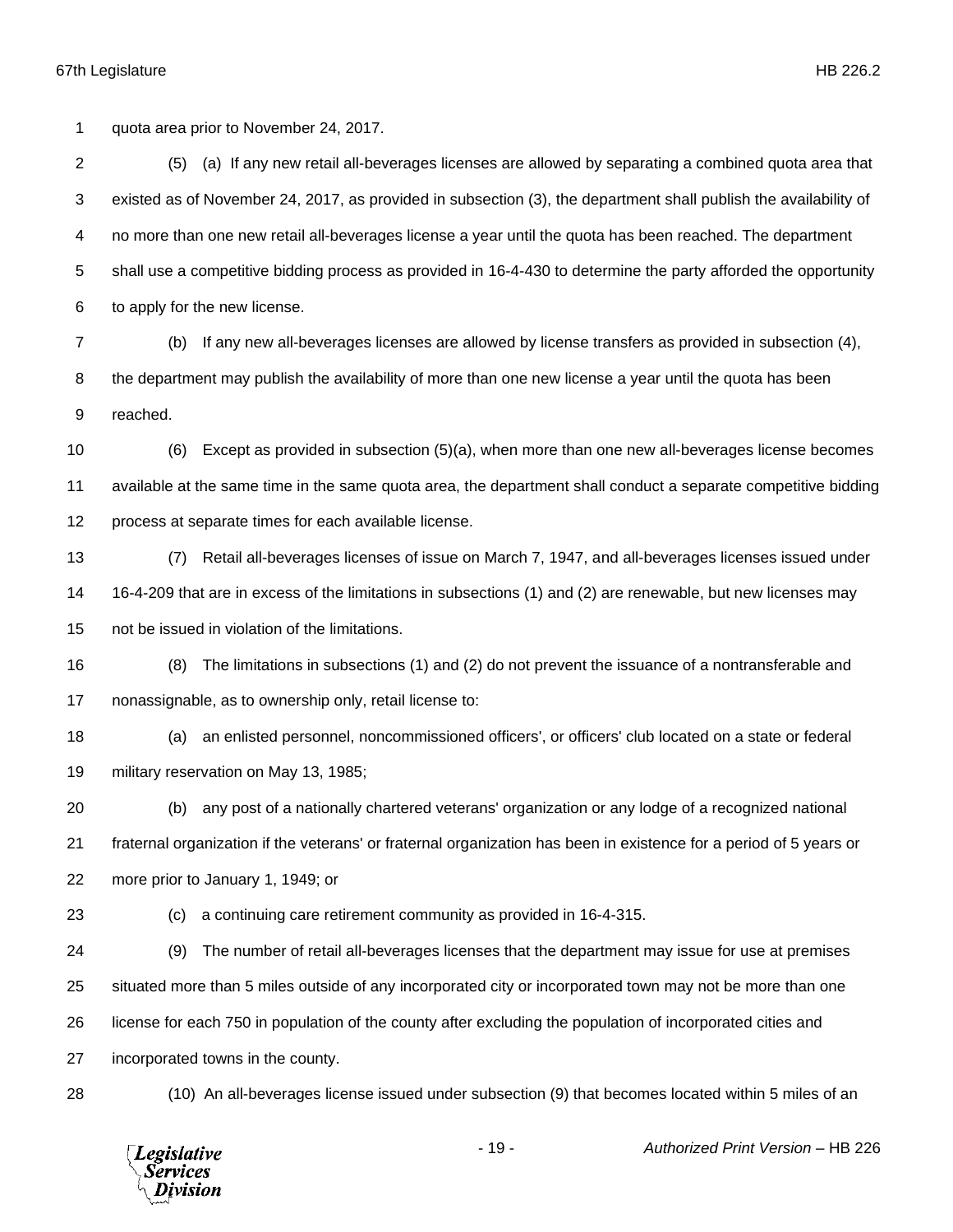| 1  | incorporated city or town because of annexation after April 15, 2005, may not be transferred to another location |
|----|------------------------------------------------------------------------------------------------------------------|
| 2  | within the city quota area any sooner than 5 years from the date of annexation.                                  |
| 3  | (11) A license issued under this section may offer curbside pickup between 8 a.m. and 2 a.m. in                  |
| 4  | original packaging, prepared servings, or growlers.                                                              |
| 5  | $(11)(12)$ The department may adopt rules to implement this section."                                            |
| 6  |                                                                                                                  |
| 7  | Section 14. Section 16-4-208, MCA, is amended to read:                                                           |
| 8  | "16-4-208. Airport all-beverages license. (1) The department of revenue shall issue one all-                     |
| 9  | beverages license, to be known as a public airport all-beverages license, for use at each publicly owned airport |
| 10 | served by scheduled airlines and enplaning and deplaning a minimum total of 20,000 passengers annually           |
| 11 | when:                                                                                                            |
| 12 | application is made;<br>(a)                                                                                      |
| 13 | upon finding that this license is justified by public convenience and necessity, including the<br>(b)            |
| 14 | convenience and necessity of the public traveling by scheduled airlines; and                                     |
| 15 | following a hearing as provided in 16-4-207.<br>(c)                                                              |
| 16 | Application shall must be made by the agency owning and operating the airport. The agency<br>(2)                 |
| 17 | owning and operating the airport may lease the airport all-beverages license to an individual or entity approved |
| 18 | by the department.                                                                                               |
| 19 | A public airport all-beverages license and all retail alcoholic beverage sales thereunder shall under<br>(3)     |
| 20 | it must be subject to all statutes and rules governing all-beverages licenses.                                   |
| 21 | The department of revenue shall issue a public airport all-beverages license to a qualified<br>(4)               |
| 22 | applicant regardless of the number of all-beverages licenses already issued within the all-beverages license     |
| 23 | quota area in which the airport is situated.                                                                     |
| 24 | A license issued under this section may offer curbside pickup between 8 a.m. and 2 a.m. in<br>(5)                |
| 25 | original packaging, prepared servings, or growlers."                                                             |
| 26 |                                                                                                                  |
| 27 | Section 15. Section 16-4-209, MCA, is amended to read:                                                           |
| 28 | "16-4-209. All-beverages license for tribal alcoholic beverages licensee or enlisted personnel,                  |
|    |                                                                                                                  |

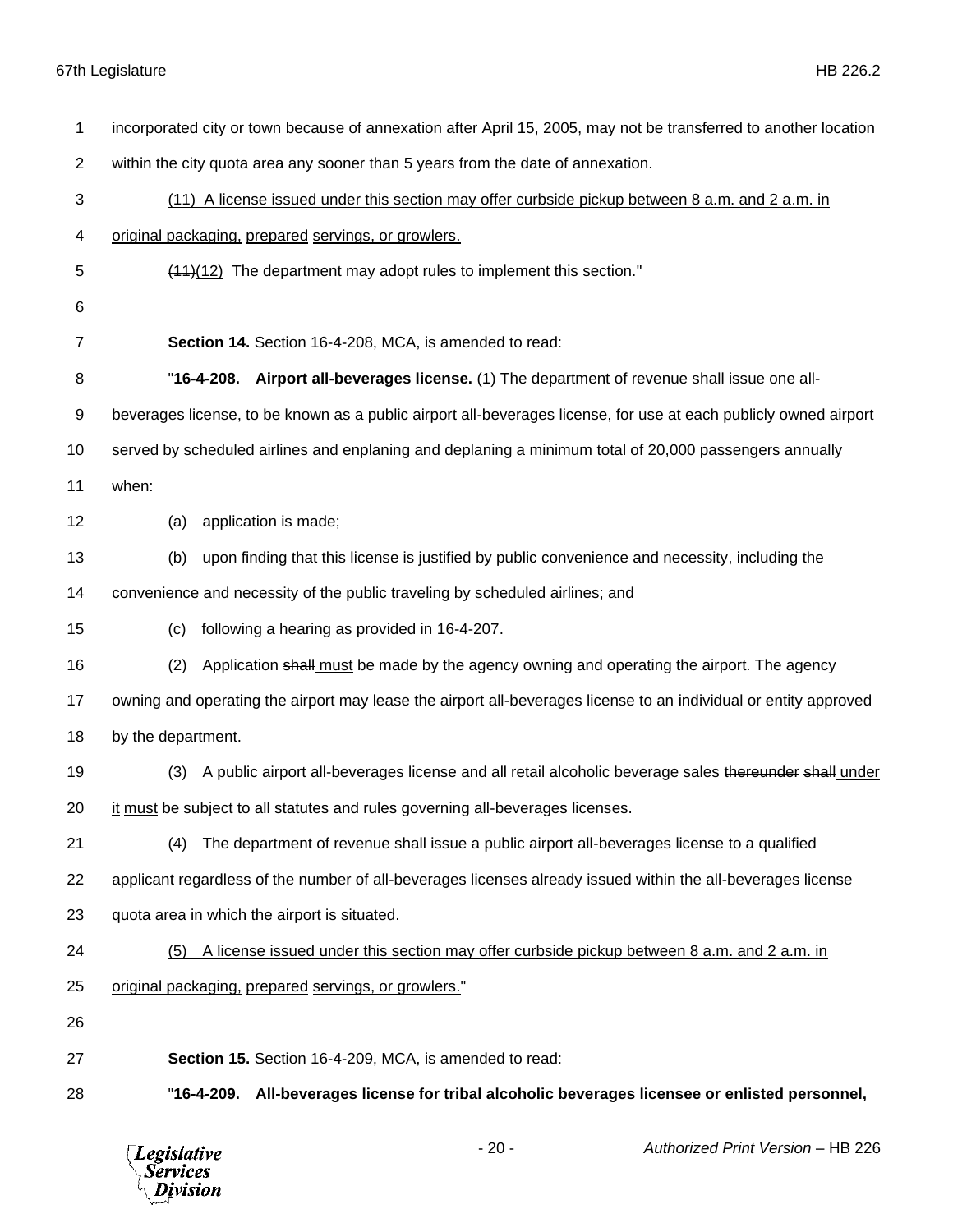**noncommissioned officers', or officers' club.** (1) Upon application and qualification, the department shall issue an all-beverages license to: (a) a tribal alcoholic beverages licensee who operates the business within the exterior boundaries of a Montana Indian reservation under a tribal license issued prior to January 1, 1985; (b) an enlisted personnel, noncommissioned officers', or officers' club located on a state or federal military reservation in Montana on May 13, 1985. (2) A license issued under the provisions of subsection (1) is not subject to the quota limitations of 16- 4-201. (3) Upon application and approval by the department, a license issued under subsection (1)(a) may be transferred to another qualified applicant, but the license may be transferred only to a location within the quota area and the exterior boundaries of the Montana Indian reservation for which the license was originally issued. (4) A license issued under this section is subject to all statutes and rules governing all-beverages licenses. (5) A license issued under this section may offer curbside pickup between 8 a.m. and 2 a.m. in original packaging, prepared servings, or growlers." **Section 16.** Section 16-4-213, MCA, is amended to read: "**16-4-213. Resort retail all-beverages licenses.** (1) After a resort area has been approved, applications may be filed with the department for the issuance of resort retail all-beverages licenses within the resort area. (2) (a) Except as provided in subsections (2)(b) and (2)(c), the department may issue one resort retail all-beverages license for the first 100 accommodation units and an additional license for each additional 50 accommodation units within an approved resort area as long as the recreational facilities under 16-4-212 have also been completed. (b) For a resort area with a perimeter containing at least 1,000 contiguous acres that has a current actual valuation of completed recreational facilities, including land and improvements, of not less than \$30 million, the department may issue up to 10 resort retail all-beverages licenses regardless of the number of

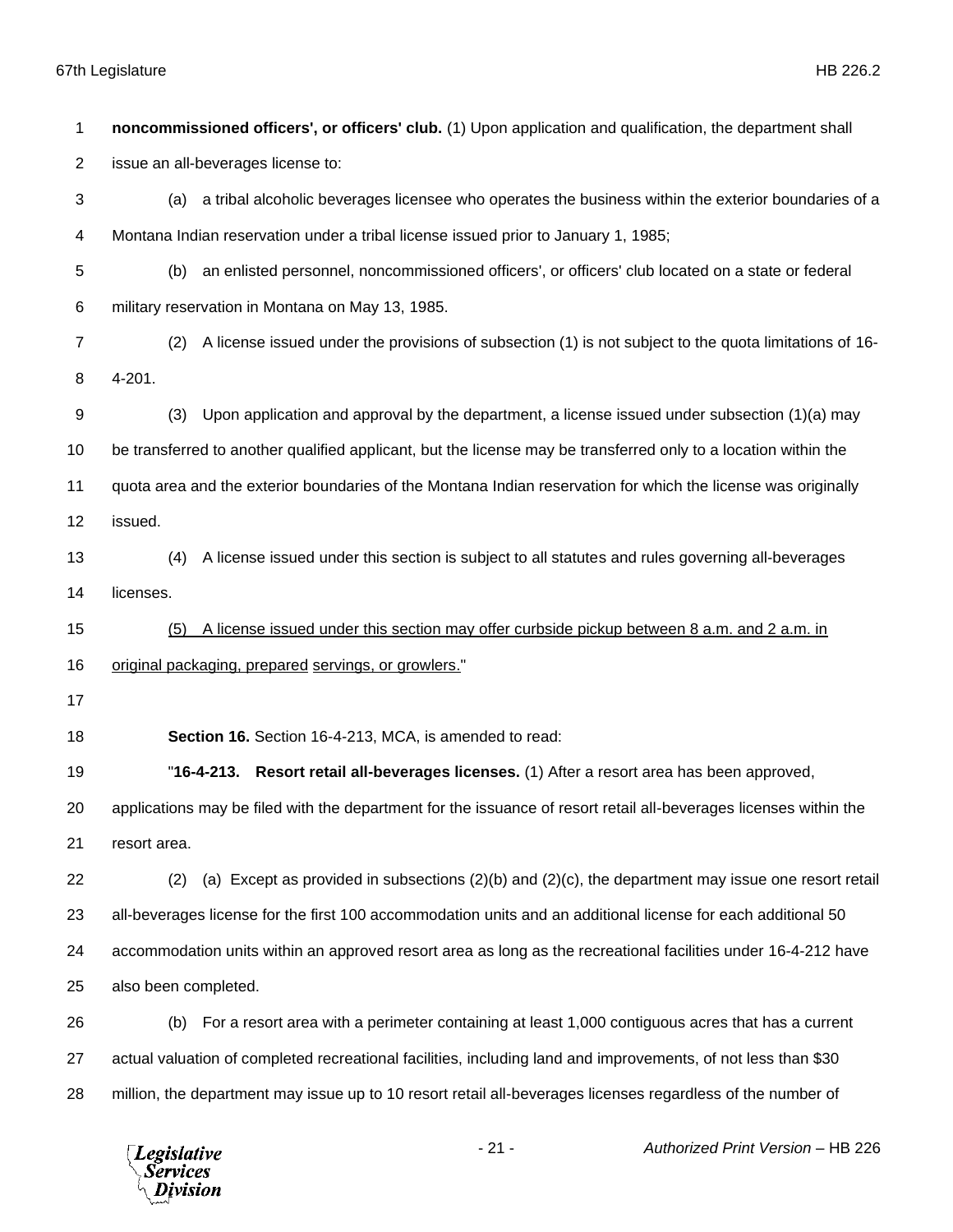| 1              | accommodation units.                                                                                                   |
|----------------|------------------------------------------------------------------------------------------------------------------------|
| $\overline{c}$ | A resort area designation application to the department that received approval prior to January 1,<br>(c)              |
| 3              | 1999, is entitled to the issuance of one resort retail all-beverages license for a \$20,000 license fee. Any           |
| 4              | additional resort retail all-beverages licenses issued to a resort area under this subsection (2)(c) must meet the     |
| 5              | accommodation unit requirement in subsection $(2)(a)$ of this section and pay the license fee and renewal fees         |
| 6              | as provided in 16-4-501.                                                                                               |
| 7              | For purposes of this code, "accommodation unit" means a unit that is available for short-term<br>(d)                   |
| 8              | guest rental and includes:                                                                                             |
| 9              | a single-family home;<br>(i)                                                                                           |
| 10             | (ii) a single unit of an apartment, condominium, or multiplex;                                                         |
| 11             | (iii) a single room of a hotel or motel; or                                                                            |
| 12             | (iv) similar living space for occupants making up a single household. A space under this subsection                    |
| 13             | $(2)(d)(iv)$ must be distinctly separated from other living spaces within the building and have its own sleeping,      |
| 14             | bath, and toilet facilities.                                                                                           |
| 15             | Regardless of how many resort area all-beverages licenses are issued in a resort area, no more<br>(3)                  |
| 16             | than 20 gambling machine permits may be issued for the resort area.                                                    |
| 17             | A resort retail all-beverages license within the resort area:<br>(4)                                                   |
| 18             | is subject to all other requirements of an all-beverages license in this code;<br>(a)                                  |
| 19             | is not subject to the quota limitations set forth in 16-4-201; and<br>(b)                                              |
| 20             | is transferable to another location within the boundaries of the resort area or to another owner to<br>(c)             |
| 21             | be used at a location within the boundaries of the resort area.                                                        |
| 22             | For licenses issued under this section, the delivery of alcohol is allowed to the accommodation<br>(5)                 |
| 23             | units on the designated resort area property as long as the purchaser is present, the purchaser's age is verified,     |
| 24             | and the purchaser is not intoxicated.                                                                                  |
| 25             | A license issued under this section may offer curbside pickup between 8 a.m. and 2 a.m. in<br>(6)                      |
| 26             | original packaging, prepared servings, or growlers.                                                                    |
| 27             | Employees of the resort licensee who sell, serve, or deliver alcohol must be trained as provided<br>$\frac{(6)(7)}{6}$ |
| 28             | in 16-4-1005."                                                                                                         |
|                |                                                                                                                        |

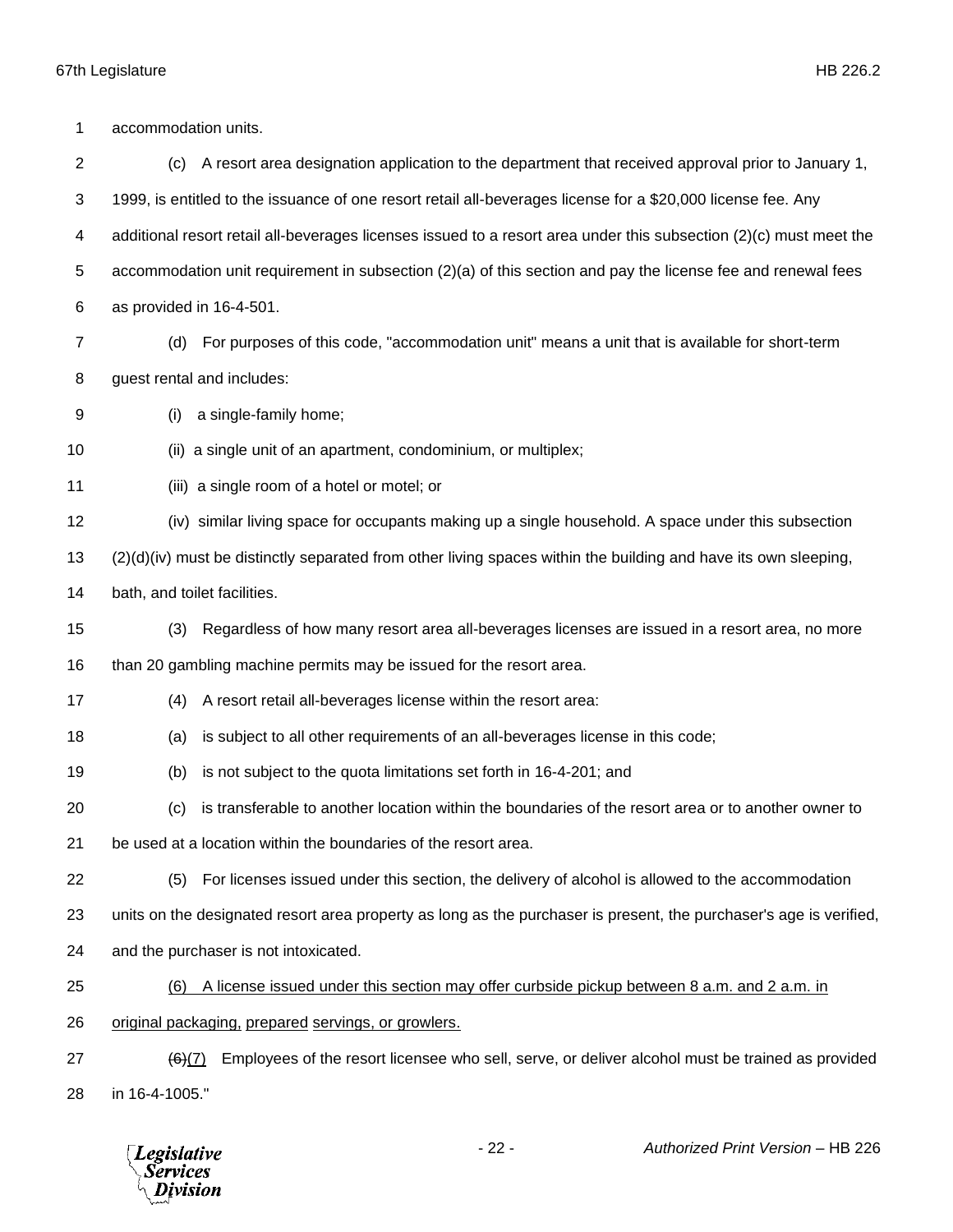| 1              |                                                                                                                  |
|----------------|------------------------------------------------------------------------------------------------------------------|
| $\overline{2}$ | Section 17. Section 16-4-312, MCA, is amended to read:                                                           |
| 3              | "16-4-312. Domestic distillery. (1) A distillery located in Montana and licensed pursuant to 16-4-311            |
| 4              | may:                                                                                                             |
| 5              | import necessary products in bulk;<br>(a)                                                                        |
| 6              | bottle, produce, blend, store, transport, or export liquor that it produces;<br>(b)                              |
| 7              | perform those operations that are permitted for bonded distillery premises under applicable<br>(c)               |
| 8              | regulations of the United States department of the treasury.                                                     |
| 9              | (a) A distillery that is located in Montana and licensed pursuant to 16-4-311 shall sell liquor to the<br>(2)    |
| 10             | department under this code, and the department shall include the distillery's liquor as a listed product.        |
| 11             | The distillery may use a common carrier for delivery of the liquor to the department.<br>(b)                     |
| 12             | A distillery that produces liquor within the state under this subsection (2) shall maintain records of<br>(c)    |
| 13             | all sales and shipments. The distillery shall furnish monthly and other reports concerning quantities and prices |
| 14             | of liquor that it ships to the department and other information that the department may determine to be          |
| 15             | necessary to ensure that distribution of liquor within this state conforms to the requirements of this code.     |
| 16             | A microdistillery may:<br>(3)                                                                                    |
| 17             | provide, with or without charge, not more than 2 ounces of liquor that it produces at the<br>(a)                 |
| 18             | microdistillery to consumers for consumption on the premises-prepared servings though curbside pickup            |
| 19             | between 10 a.m. and 8 p.m. or consumption on the premises between 10 a.m. and 8 p.m.; or A microdistillery       |
| 20             | may not sell or give more than 2 ounces of liquor to an individual for on-premises consumption during a          |
| 21             | business day.                                                                                                    |
| 22             | sell liquor in original packaging that it produces at retail at the distillery between the hours of 8<br>(b)     |
| 23             | a.m. and 2 a.m. directly to the consumer, including curbside pickup, for off-premises consumption if:            |
| 24             | not more than 1.75 liters a day is sold to an individual; and<br>(i)                                             |
| 25             | (ii) the minimum retail price as determined by the department is charged."                                       |
| 26             |                                                                                                                  |
| 27             | Section 18. Section 16-4-420, MCA, is amended to read:                                                           |
| 28             | Restaurant beer and wine license -- competitive bidding -- rulemaking. (1) The<br>"16-4-420.                     |
|                |                                                                                                                  |

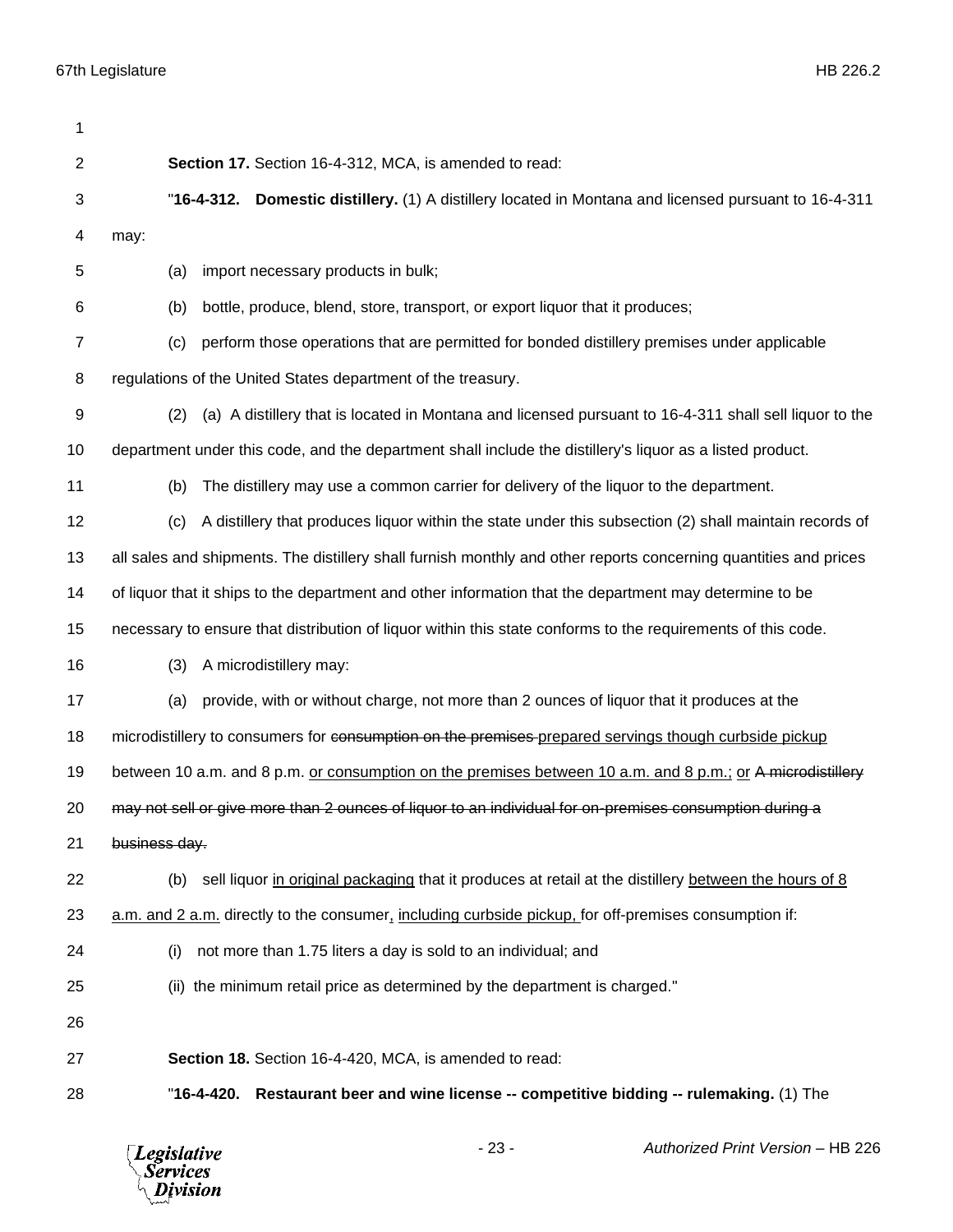that the applicant, in addition to satisfying the requirements of this section, meets the following qualifications and conditions: (a) the applicant complies with the licensing criteria provided in 16-4-401 for an on-premises consumption license; (b) the applicant operates a restaurant at the location where the restaurant beer and wine license will be used or satisfies the department that: (i) the applicant intends to open a restaurant that will meet the requirements of subsection (6) and intends to operate the restaurant so that at least 65% of the restaurant's gross income during its first year of operation is expected to be the result of the sale of food; (ii) the restaurant beer and wine license will be used in conjunction with that restaurant, that the restaurant will serve beer and wine only to a patron who orders food, and that beer and wine purchases will be stated on the food bill; and (iii) the restaurant will serve beer and wine from a service bar, as service bar is defined by the department by rule; (c) the applicant understands and acknowledges in writing on the application that this license prohibits the applicant from being licensed to conduct any gaming or gambling activity or operate any gambling machines and that if any gaming or gambling activity or machine exists at the location where the restaurant beer and wine license will be used, the activity must be discontinued or the machines must be removed before the restaurant beer and wine license takes effect; and (d) the applicant states the planned seating capacity of the restaurant, if it is to be built, or the current seating capacity if the restaurant is operating. (2) (a) A restaurant that has an existing retail license for the sale of beer, wine, or any other alcoholic beverage may not be considered for a restaurant beer and wine license at the same location. (b) (i) An on-premises retail licensee who sells the licensee's existing retail license may not apply for a license under this section for a period of 1 year from the date that license is transferred to a new purchaser. (ii) A person, including an individual, with an ownership interest in an existing on-premises retail

department shall issue a restaurant beer and wine license to an applicant whenever the department determines

license that is being transferred to a new purchaser may not attain an ownership interest in a license applied for

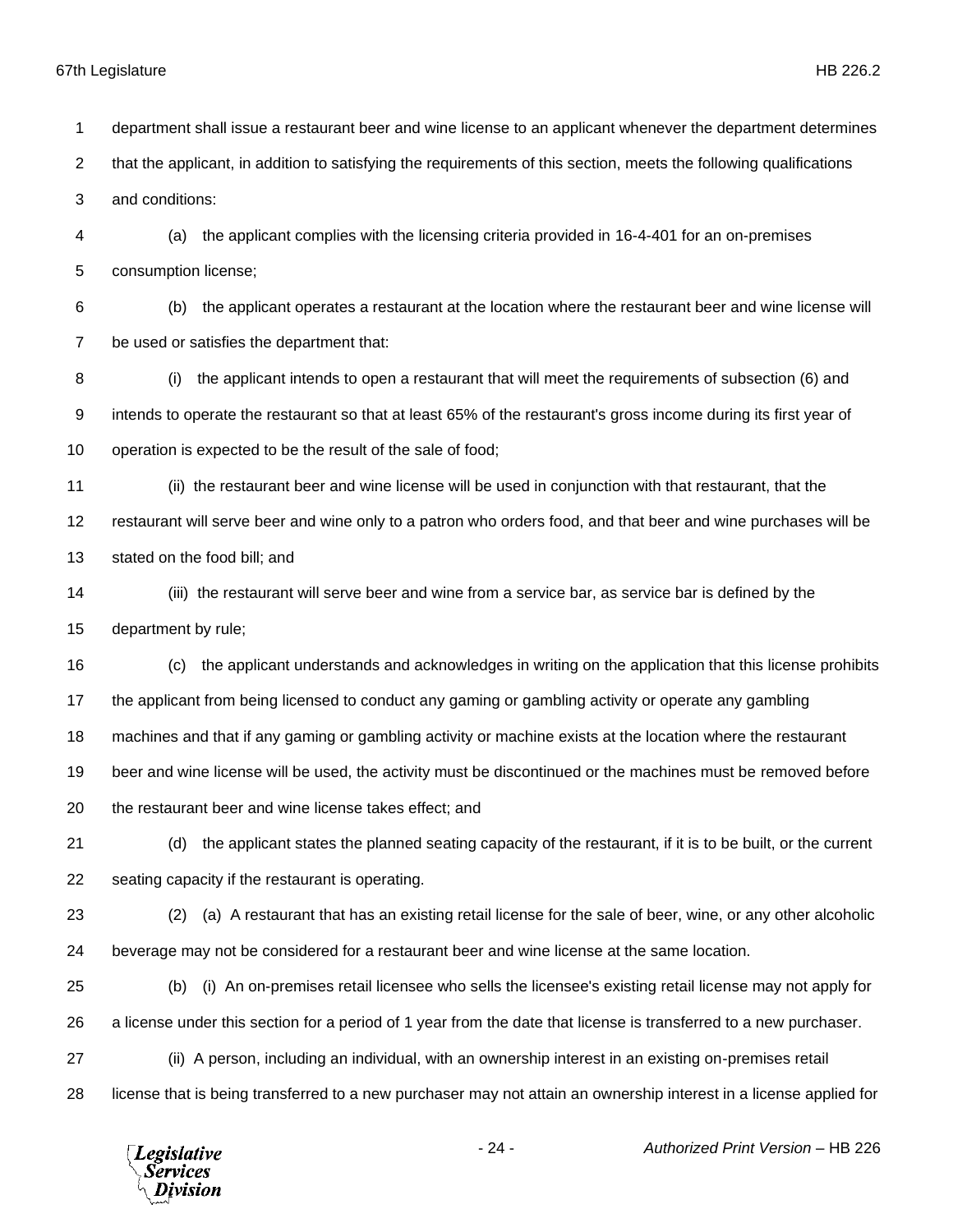to a new purchaser. (3) A completed application for a license under this section and the appropriate application fee, as provided in subsection (11), must be submitted to the department. The department shall investigate the items relating to the application as described in subsections (3)(a) and (3)(b). Based on the results of the investigation and the exercise of its sound discretion, the department shall determine whether: (a) the applicant is qualified to receive a license; and (b) (i) the applicant's premises are suitable for the carrying on of the business; (ii) the applicant is qualified to receive a license prior to a determination that the applicant's premises are suitable for carrying on with the business in accordance with 16-4-417; or (iii) if the applicant has already been issued a license, the proposed premises are suitable for the carrying on of the business and the seating capacity stated on the application is correct. (4) An application for a beer and wine license submitted under this section is subject to the provisions of 16-4-203, 16-4-207, and 16-4-405. (5) If a premises proposed for licensing under this section is a new or remodeled structure, then the department may issue a license prior to completion of the premises based on reasonable evidence, including a statement from the applicant's architect or contractor confirming that the seating capacity stated on the application is correct, that the premises will be suitable for the carrying on of business as a bona fide restaurant, as defined in subsection (6). If a license is issued without a premises, the license will immediately be placed on nonuse status until the premises are approved subject to 16-4-417. (6) (a) For purposes of this section, "restaurant" means a public eating place: (i) where individually priced meals are prepared and served for on-premises consumption; (ii) where at least 65% of the restaurant's annual gross income from the operation must be from the sale of food and not from the sale of alcoholic beverages. Each year after a license is issued, the applicant shall file with the department a statement, in a form approved by the department, attesting that at least 65% of the gross income of the restaurant during the prior year resulted from the sale of food. (iii) that has a dining room, a kitchen, and the number and kinds of employees necessary for the preparation, cooking, and serving of meals in order to satisfy the department that the space is intended for use - 25 - *Authorized Print Version* – HB 226 **Legislative** Services

under this section for a period of 1 year from the date that the existing on-premises retail license is transferred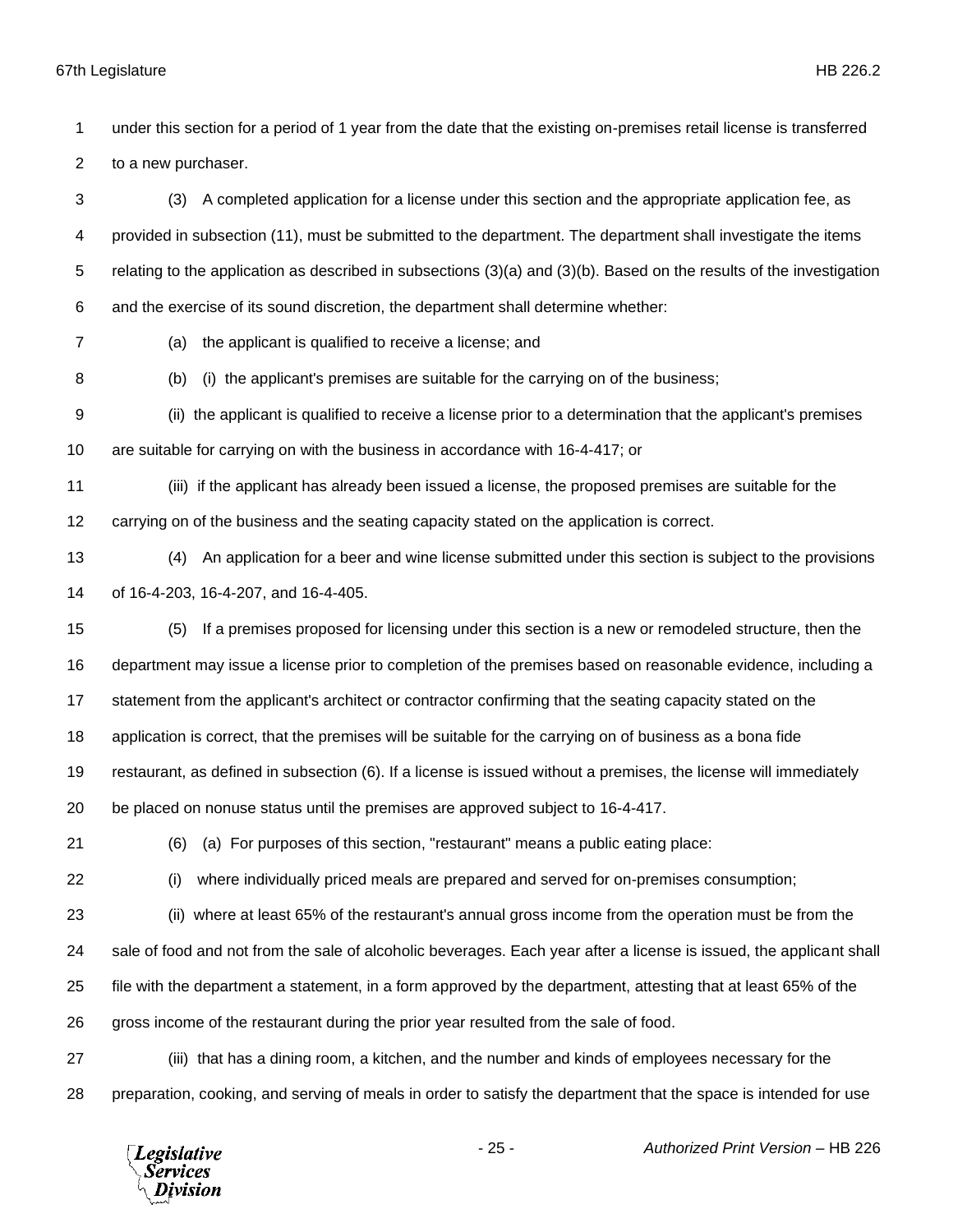as a full-service restaurant; and

 (iv) that serves an evening dinner meal at least 4 days a week for at least 2 hours a day between the hours of 5 p.m. and 11 p.m. The provisions of subsection (6)(b) and this subsection (6)(a)(iv) do not apply to a restaurant for which a restaurant beer and wine license is in effect as of April 9, 2009, or to subsequent renewals of that license.

 (b) The term does not mean a fast-food restaurant that, excluding any carry-out business, serves a majority of its food and drink in throw-away containers not reused in the same restaurant.

 (7) (a) A restaurant beer and wine license not issued through a competitive bidding process as provided in 16-4-430 may be transferred, on approval by the department, from the original applicant to a new owner of the restaurant only after 1 year of use by the original owner, unless that transfer is due to the death of an owner.

 (b) A license issued under this section may be jointly owned, and the license may pass to the surviving joint tenant upon the death of the other tenant. However, the license may not be transferred to any other person or entity by operation of the laws of inheritance or succession or any other laws allowing the transfer of property upon the death of the owner in this state or in another state.

 (c) An estate may, upon the sale of a restaurant that is property of the estate and with the approval of the department, transfer a restaurant beer and wine license to a new owner.

(8) (a) The department shall issue a restaurant beer and wine license to a qualified applicant:

 (i) except as provided in subsection (8)(c), for a restaurant located in a quota area with a population of 5,000 persons or fewer, as the quota area population is determined in 16-4-105, if the number of restaurant beer and wine licenses issued in that quota area is equal to or less than 80% of the number of beer licenses that may be issued in that quota area pursuant to 16-4-105;

 (ii) for a restaurant located in a quota area with a population of 5,001 to 20,000 persons, as the quota area population is determined in 16-4-105, if the number of restaurant beer and wine licenses issued in that quota area is equal to or less than 160% of the number of beer licenses that may be issued in that quota area pursuant to 16-4-105;

 (iii) for a restaurant located in a quota area with a population of 20,001 to 60,000 persons, as the quota area population is determined in 16-4-105, if the number of restaurant beer and wine licenses issued in that

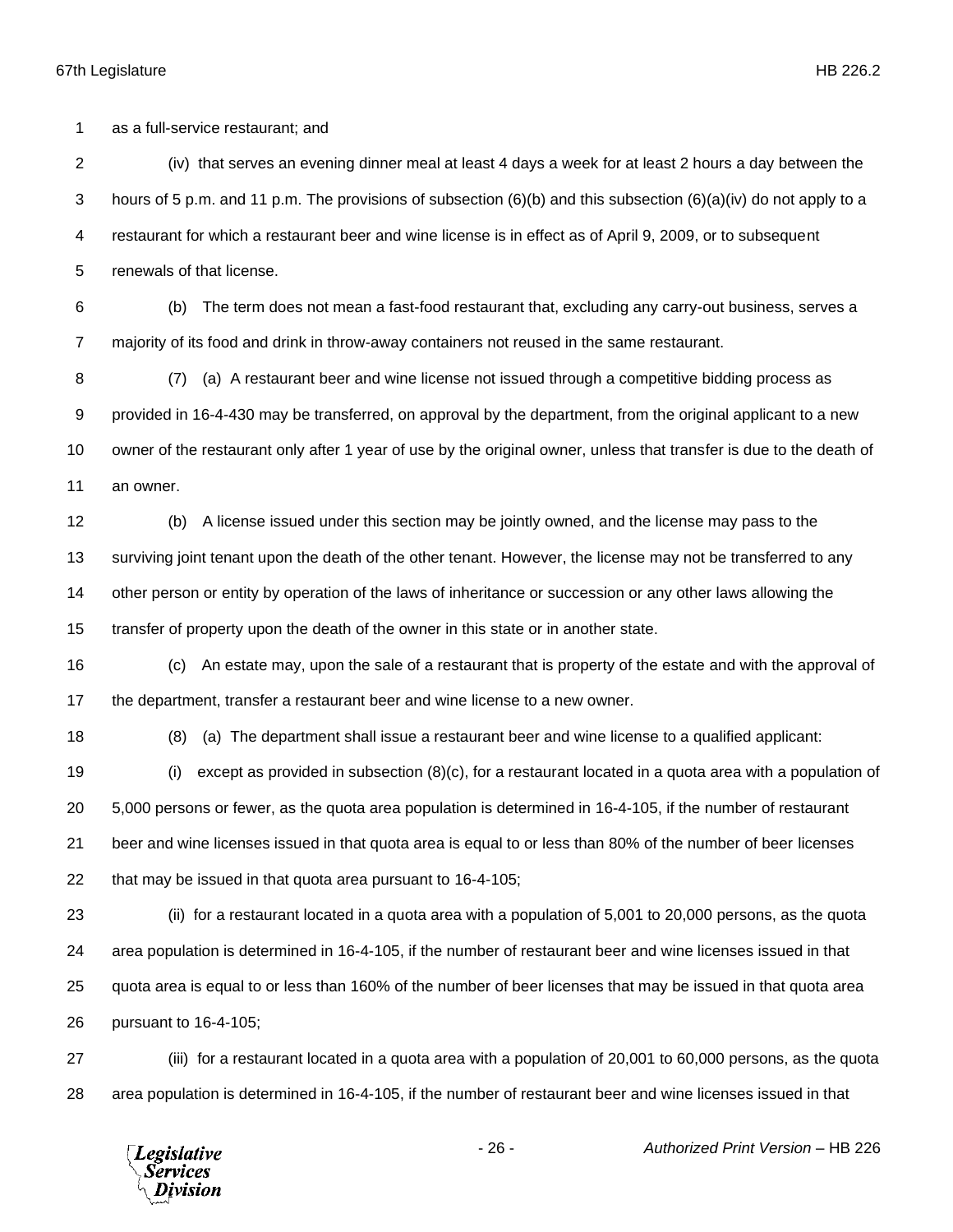quota area is equal to or less than 100% of the number of beer licenses that may be issued in that quota area pursuant to 16-4-105; (iv) for a restaurant located in a quota area with a population of 60,001 persons or more, as the quota

 area population is determined in 16-4-105, if the number of restaurant beer and wine licenses issued in that quota area is equal to or less than 80% of the number of beer licenses that may be issued in that quota area pursuant to 16-4-105; and

 (v) for a restaurant located in a quota area that is also a resort community, as defined in 7-6-1501, if the number of restaurant beer and wine licenses issued in the quota area that is also a resort community is equal to or less than 200% of the number of beer licenses that may be issued in that quota area pursuant to 16- 4-105.

 (b) In determining the number of restaurant beer and wine licenses that may be issued under this 12 subsection (8) based on the percentage amounts described in subsections  $(8)(a)(i)$  through  $(8)(a)(v)$ , the department shall round to the nearer whole number.

 (c) If the department has issued the number of restaurant beer and wine licenses authorized for a quota area under subsection (8)(a)(i), there must be a one-time adjustment of four additional licenses for that quota area.

 (d) (i) When the 5-mile boundary of one incorporated city or incorporated town overlaps the 5-mile boundary of another incorporated city or incorporated town, the quota area for each city or town terminates in a straight line equidistant between each city or town. A license that is restricted by quota limitations in this section may not be located farther than:

(A) the county boundary within which the incorporated city or incorporated town is located; or

 (B) the line that separates the incorporated city's or incorporated town's boundary from another incorporated city or incorporated town as specified in this section.

 (ii) If there are more than two overlapping quota areas, the quota area for each city or town terminates from the center of the overlap in a straight line to the intersecting exterior point of overlap. Licenses existing as of November 24, 2017, will be designated as belonging to whichever quota area they are in as a result of the straight line equidistant between each city or town, except for the following:

(A) In the Helena and East Helena previously combined quota area, the straight line will be drawn

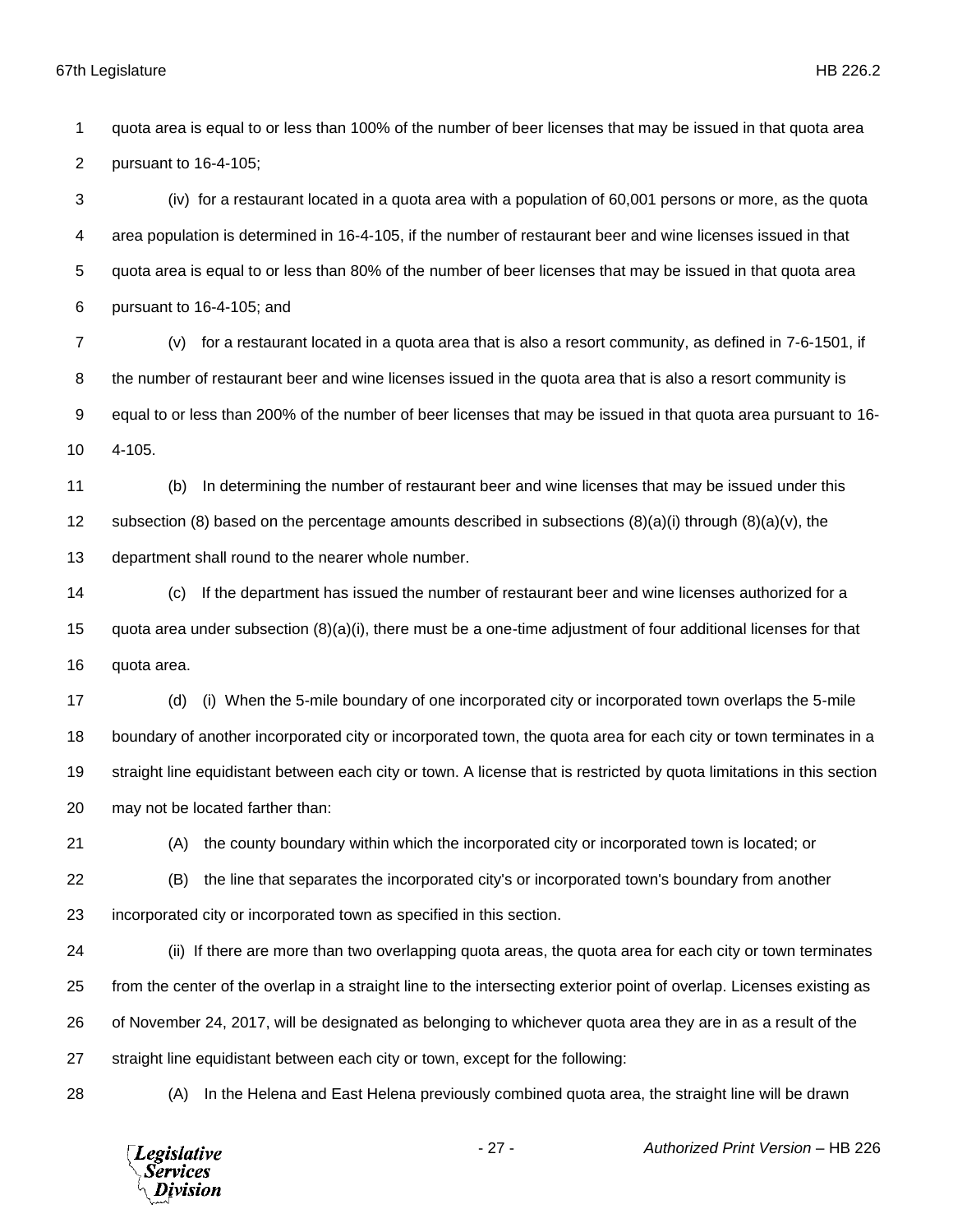connecting the two outermost edges of the Helena corporate boundaries and extend outward to the quota area boundaries. Any license existing as of November 24, 2017, with a physical address of Helena will become a Helena license or with a physical address of East Helena will become an East Helena license, regardless of where it falls in the new quota areas. (B) In the Pinesdale and Hamilton previously combined quota area, the straight line will be drawn along Mill Creek road to the quota area boundaries. (C) In the Polson and Ronan quota areas, the straight line will be drawn from U.S. highway 93 west 8 on Pablo West road to the quota area boundary and east on Clairmont road extending out to the quota area boundary. Any license existing as of November 24, 2017, within the Polson quota area will become a Polson license, regardless of where it falls in the new quota areas. Any license existing as of November 24, 2017, within the Ronan quota area will become a Ronan license, regardless of where it falls in the new quota areas. (9) (a) For a period of 12 years after November 24, 2017, existing licenses or licenses that resulted from applications in process as of November 24, 2017, in either of two quota areas that were established as provided in 16-4-105 and subsection (8)(d) of this section may be transferred between the two quota areas if they were part of the combined quota area prior to November 24, 2017. (b) If any new restaurant beer and wine licenses are allowed by separating a combined quota area that existed as of November 24, 2017, as provided in 16-4-105 and subsection (9)(a) of this section, the department shall publish the availability of no more than one new restaurant beer and wine license a year until

the quota has been reached.

 (c) If any new restaurant beer and wine licenses are allowed by license transfers as provided in subsection (9)(a), the department may publish the availability of more than one new license a year until the quota has been reached.

 (10) Except as provided in subsection (9)(b), when more than one new restaurant beer and wine license becomes available at the same time in the same quota area, the department shall conduct a separate competitive bidding process at separate times for each available license.

 (11) When a restaurant beer and wine license becomes available by the initial issuance of licenses under this section or as the result of an increase in the population in a quota area, the nonrenewal of a restaurant beer and wine license, or the lapse or revocation of a license by the department, then the

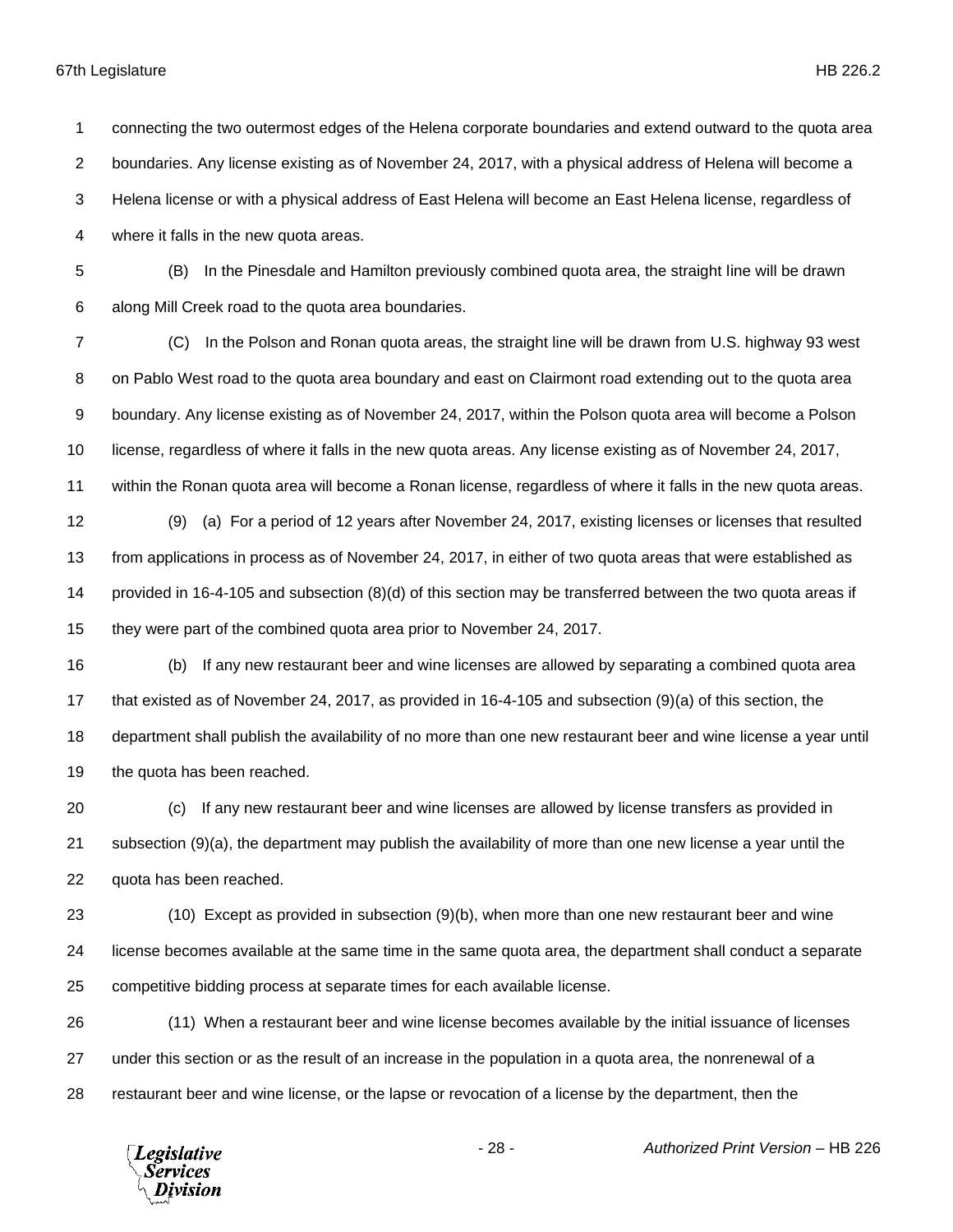department shall advertise the availability of the license in the quota area for which it is available.

- (12) When the department determines that a quota area is eligible for a new restaurant beer and wine license under subsection (9) or (11), the department shall use a competitive bidding process as provided in 16- 4-430 to determine the party afforded the opportunity to apply for a new license.
- 

(13) Under a restaurant beer and wine license, beer Beer and wine may not be sold for off-premises

consumption, including curbside pickup, during the hours of 11 a.m. and 11 p.m. in original packaging,

prepared servings, or growlers. If offering off-premises sales, food must also be ordered, the beer or wine must

be stated on the food bill, and the sales must count toward the 65% limit as provided in this section.

- (14) An application for a restaurant beer and wine license must be accompanied by a fee equal to 20% of the initial licensing fee. If the department does not decide either to grant or to deny the license within 4 months of receipt of a complete application, the department shall pay interest on the application fee at the rate of 1% a month until a license is issued or the application is denied. Interest may not accrue during any period that the processing of an application is delayed by reason of a protest filed pursuant to 16-4-203 or 16-4-207. If the department denies an application, the application fee, plus any interest, less a processing fee established by rule, must be refunded to the applicant. Upon the issuance of a license, the licensee shall pay the balance of the initial licensing fee. The amount of the initial licensing fee is determined according to the following schedule:
- 

(a) \$5,000 for restaurants with a stated seating capacity of 60 persons or fewer;

(b) \$10,000 for restaurants with a stated seating capacity of 61 to 100 persons; or

(c) \$20,000 for restaurants with a stated seating capacity of 101 persons or more.

(15) The annual fee for a restaurant beer and wine license is \$400.

 (16) If a restaurant licensed under this part increases the stated seating capacity of the licensed restaurant or if the department determines that a licensee has increased the stated seating capacity of the licensed restaurant, then the licensee shall pay to the department the difference between the fees paid at the time of filing the original application and issuance of a license and the applicable fees for the additional seating. (17) The number of beer and wine licenses issued to restaurants with a stated seating capacity of 101 persons or more may not exceed 25% of the total licenses issued.

 (18) Possession of a restaurant beer and wine license is not a qualification for licensure of any gaming or gambling activity. A gaming or gambling activity may not occur on the premises of a restaurant with a